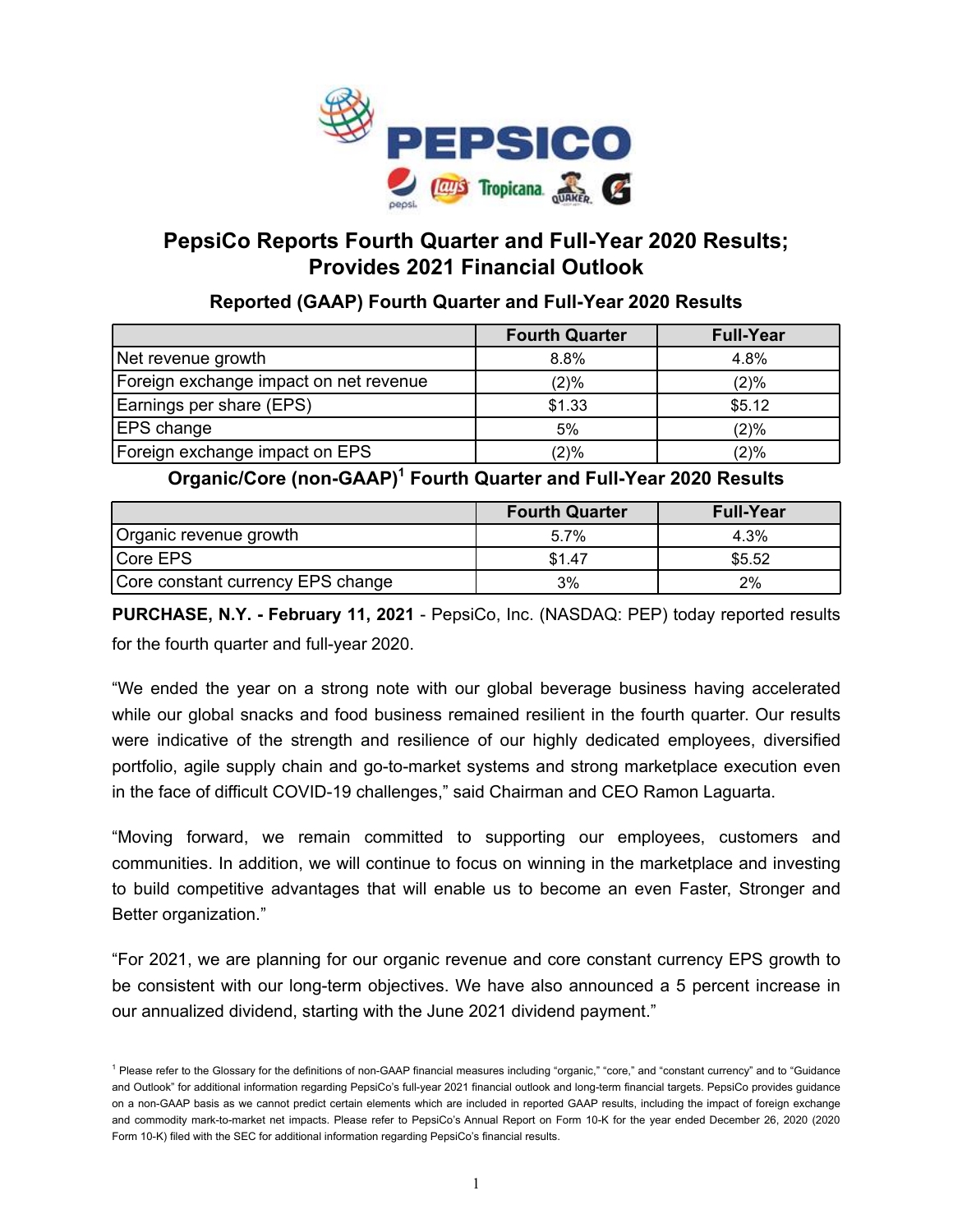## **Summary Fourth Quarter 2020 Performance**

|                                                             |                                            |                                                  | <b>Revenue</b>                                                                            |                            | Unit Volume <sup>(a)</sup> |                 |
|-------------------------------------------------------------|--------------------------------------------|--------------------------------------------------|-------------------------------------------------------------------------------------------|----------------------------|----------------------------|-----------------|
|                                                             |                                            |                                                  | <b>Percentage Point Impact</b>                                                            |                            | % Change                   |                 |
|                                                             | <b>GAAP</b><br><b>Reported</b><br>% Change | Foreign<br><b>Exchange</b><br><b>Translation</b> | <b>Acquisitions.</b><br>Divestitures,<br>and Other<br><b>Structural</b><br><b>Changes</b> | <b>Organic</b><br>% Change | Food/Snack                 | <b>Beverage</b> |
| Frito-Lay North America                                     | 6                                          |                                                  | (1)                                                                                       | 5                          |                            |                 |
| Quaker Foods North America                                  | 8                                          |                                                  |                                                                                           | 8                          | 5.5                        |                 |
| PepsiCo Beverages North<br>America                          | 9                                          |                                                  | (3)                                                                                       | 5.5                        |                            |                 |
| Latin America                                               | (5)                                        | 10                                               |                                                                                           | 4.5                        |                            | 3               |
| Europe                                                      | 4                                          | 4                                                |                                                                                           | 8                          | 6                          | 14              |
| Africa, Middle East and South<br>Asia                       | 53                                         |                                                  | (49)                                                                                      | 5                          | 6                          | 2.5             |
| Asia Pacific, Australia and New<br>Zealand and China Region | 34                                         | (4)                                              | (24)                                                                                      | 5                          | 4                          | 5               |
| <b>Total</b>                                                | 9                                          | $\overline{\mathbf{z}}$                          | (5)                                                                                       | 6                          | 3                          | 5               |

# **Operating Profit and EPS**

|                                                             |                                  | <b>Percentage Point Impact</b>          |                                                  |                                              |
|-------------------------------------------------------------|----------------------------------|-----------------------------------------|--------------------------------------------------|----------------------------------------------|
|                                                             | <b>GAAP Reported</b><br>% Change | <b>Items Affecting</b><br>Comparability | Foreign<br><b>Exchange</b><br><b>Translation</b> | <b>Core Constant</b><br>Currency<br>% Change |
| Frito-Lay North America                                     | (4)                              | 5                                       |                                                  |                                              |
| Quaker Foods North America                                  | 17                               | $\mathcal{P}$                           |                                                  | 19                                           |
| PepsiCo Beverages North America                             | 19                               | 2.5                                     |                                                  | 21                                           |
| Latin America                                               | (7)                              |                                         | 10                                               | 4                                            |
| Europe                                                      | (10)                             | (2)                                     | 4                                                | (8)                                          |
| Africa, Middle East and South Asia                          | 80                               | (23)                                    | (1)                                              | 56                                           |
| Asia Pacific, Australia and New Zealand and<br>China Region |                                  | (3)                                     |                                                  | 4                                            |
| Corporate unallocated expenses                              | (8)                              | 16                                      |                                                  | 8                                            |
| <b>Total</b>                                                | 5                                | (0.5)                                   | $\mathbf{2}$                                     | 6                                            |
| <b>EPS</b>                                                  | 5                                | (4)                                     | 2                                                | 3                                            |

(a) *Excludes the impact of acquisitions and divestitures. In certain instances, the unit volume change differs from the impact of organic volume growth on net revenue growth, due to product mix, nonconsolidated joint venture volume, and, for our beverage businesses, temporary timing differences between bottler case sales (BCS) and concentrate shipments and equivalents (CSE). Our net revenue excludes nonconsolidated joint venture volume, and, for our franchise-owned beverage businesses, is based on CSE.*

*Note: Amounts may not sum due to rounding.*

*Organic revenue growth and core constant currency results are non-GAAP financial measures. Please refer to the reconciliation of GAAP and non-GAAP information in the attached exhibits and to the Glossary for definitions of "organic," "core" and "constant currency."*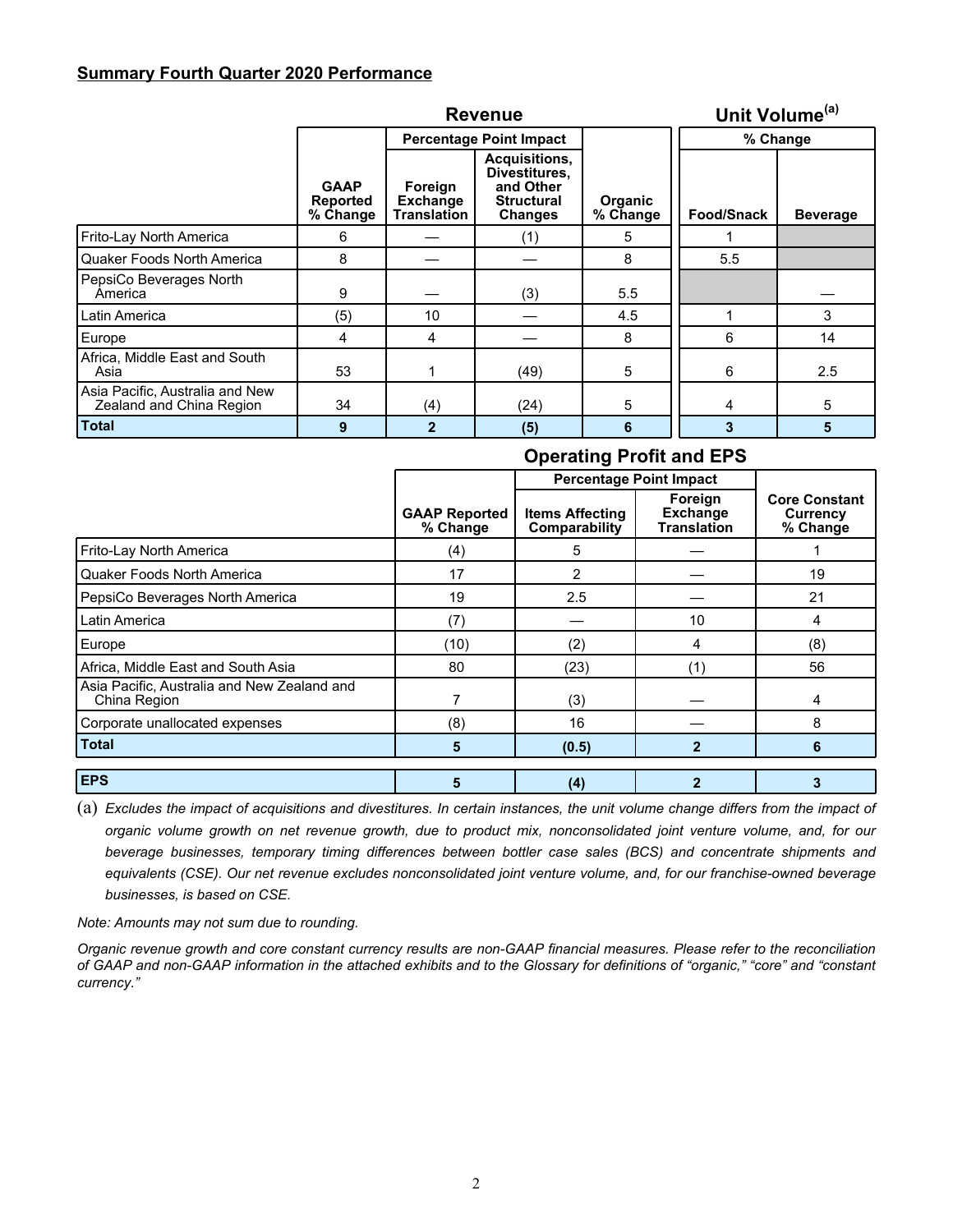# **Discussion of Fourth Quarter 2020 Reported Division Results:**

In addition to the reported net revenue performance as set out in the tables on pages 3 and A-7, reported operating results were driven by the following:

## **Frito-Lay North America**

Operating profit decreased 4%, primarily reflecting certain operating cost increases and a 5-percentangepoint impact of higher restructuring and impairment charges, partially offset by productivity savings and net revenue growth. Additionally, the charges taken as a result of the novel coronavirus (COVID-19) pandemic negatively impacted operating profit performance by 2 percentage points.

## **Quaker Foods North America**

Operating profit grew 17%, primarily reflecting net revenue growth, productivity savings and lower advertising and marketing expenses, partially offset by certain operating cost increases. Additionally, the charges taken as a result of the COVID-19 pandemic reduced operating profit growth by 2 percentage points.

## **PepsiCo Beverages North America**

Operating profit grew 19%, primarily reflecting net revenue growth, productivity savings, lower advertising and marketing expenses and a 6-percentage-point impact of lower commodity costs. These impacts were partially offset by certain operating cost increases, including incremental information technology costs, a 3-percentage-point impact of a prior-year gain on an asset sale and a 2-percentage-point impact of the charges taken as a result of the COVID-19 pandemic. Acquisitions contributed 10 percentage points to operating profit growth.

In the fourth quarter of 2020, we received notice of termination without cause from Vital Pharmaceuticals, Inc., which would end our distribution rights of Bang Energy drinks, effective October 24, 2023.

## **Latin America**

Operating profit decreased 7%, primarily reflecting certain operating cost increases and a 15-percentagepoint impact of higher commodity costs largely due to transaction-related foreign exchange, partially offset by productivity savings, effective net pricing and a 4.5-percentage-point impact of certain tax credits in Brazil. Additionally, unfavorable foreign exchange and the charges taken as a result of the COVID-19 pandemic each negatively impacted operating profit performance by 10 percentage points.

## **Europe**

Operating profit decreased 10%, primarily reflecting certain operating cost increases, a 10-percentagepoint impact of higher commodity costs due to transaction-related foreign exchange and a 4.5 percentage-point impact of certain tax charges. These impacts were partially offset by organic volume growth and productivity savings. Additionally, the charges taken as a result of the COVID-19 pandemic and unfavorable foreign exchange negatively impacted operating profit performance by 5 percentage points and 4 percentage points, respectively.

## **Africa, Middle East and South Asia**

Operating profit grew 80%, primarily reflecting productivity savings, a 27-percentange-point contribution from the Pioneer Food Group Ltd. (Pioneer Foods) acquisition, organic volume growth, a 20-percentagepoint impact of lower restructuring and impairment charges, lower advertising and marketing expenses and a 3-percentage-point impact of lower commodity costs. These impacts were partially offset by certain operating cost increases, unfavorable net pricing and a 7-percentage-point impact of the settlement of a legal claim in the prior year. Additionally, the charges taken as a result of the COVID-19 pandemic reduced operating profit growth by 7 percentage points.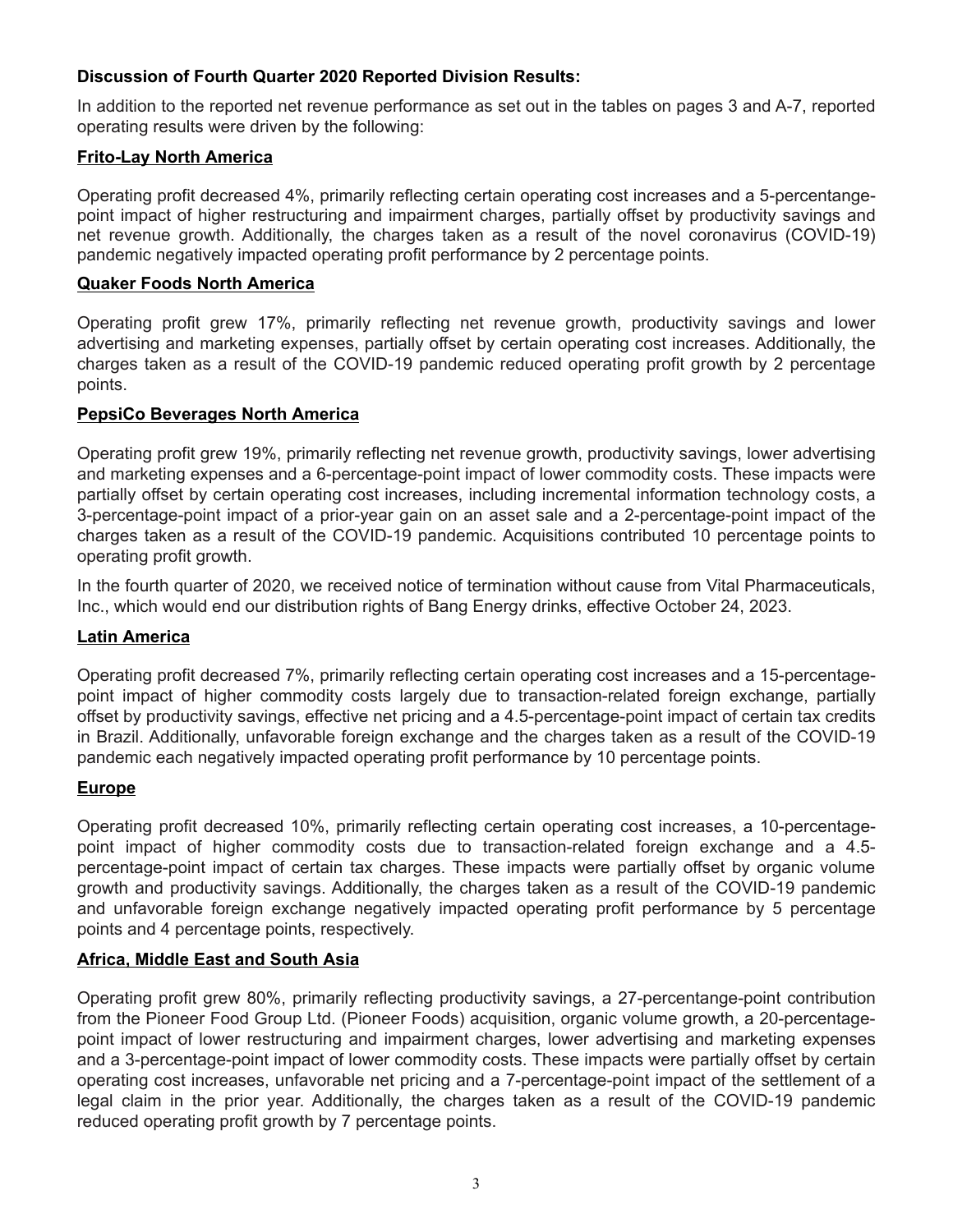# **Asia Pacific, Australia and New Zealand and China Region**

Operating profit grew 7%, primarily reflecting productivity savings, net revenue growth, an 8-percentagepoint impact of favorable settlements of promotional spending accruals compared to the prior year and a 6-percentage-point impact of lower restructuring and impairment charges. These impacts were partially offset by certain operating cost increases and higher advertising and marketing expenses. An operating loss for Hangzhou Haomusi Food Co., Ltd. (Be & Cheery) and inventory fair value adjustments and merger and integration charges associated with the Be & Cheery acquisition reduced operating profit growth by 5 percentage points and 3 percentage points, respectively.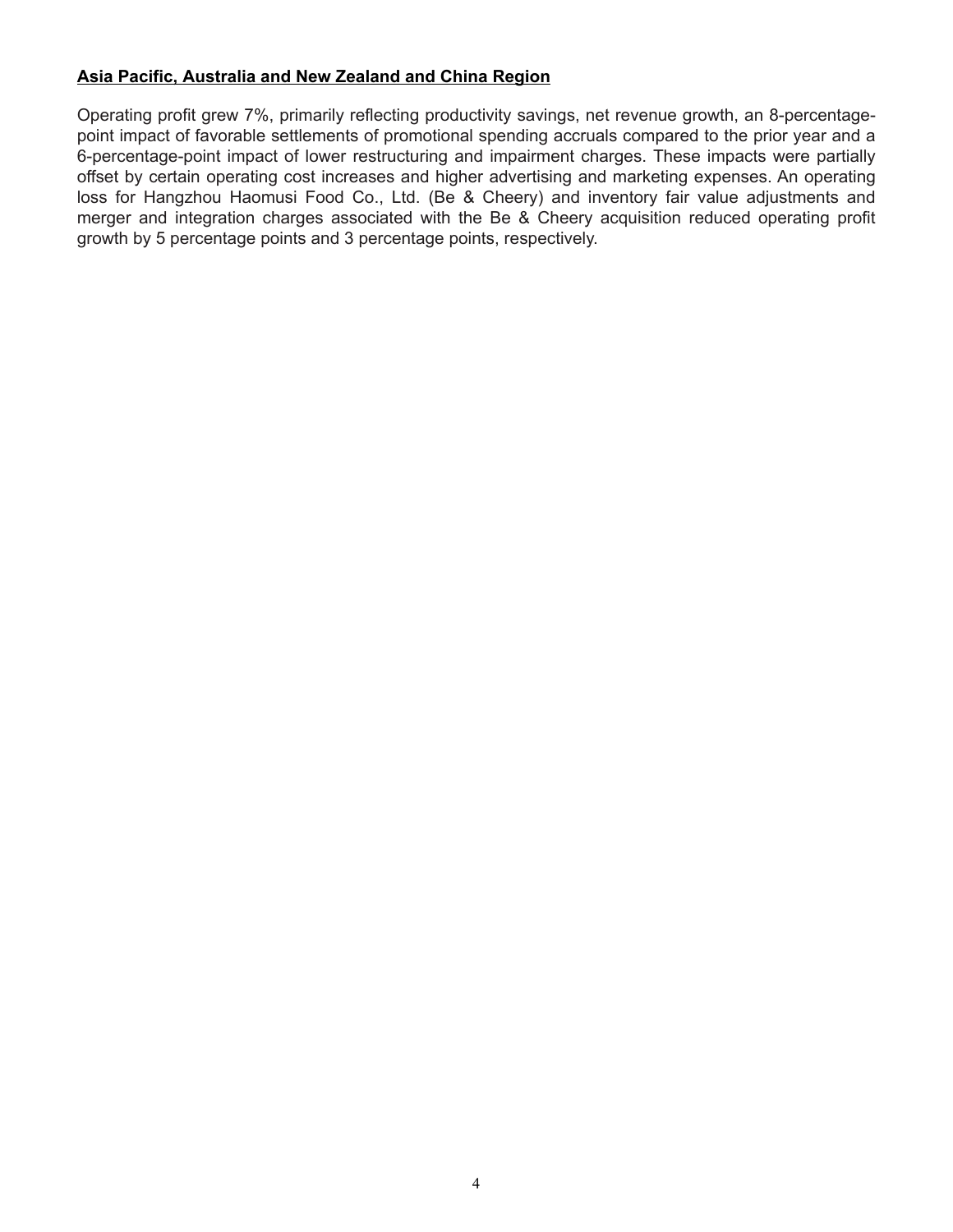## **Summary Full-Year 2020 Performance**

|                                                             |                                            |                                                  | <b>Revenue</b>                                                                     |                            |            | Unit Volume <sup>(a)</sup> |  |  |
|-------------------------------------------------------------|--------------------------------------------|--------------------------------------------------|------------------------------------------------------------------------------------|----------------------------|------------|----------------------------|--|--|
|                                                             |                                            |                                                  | <b>Percentage Point Impact</b>                                                     |                            | % Change   |                            |  |  |
|                                                             | <b>GAAP</b><br><b>Reported</b><br>% Change | Foreign<br><b>Exchange</b><br><b>Translation</b> | Acquisitions,<br>Divestitures,<br>and Other<br><b>Structural</b><br><b>Changes</b> | <b>Organic</b><br>% Change | Food/Snack | <b>Beverage</b>            |  |  |
| Frito-Lay North America                                     |                                            |                                                  | (1)                                                                                | 6                          | 3          |                            |  |  |
| Quaker Foods North America                                  | 10                                         |                                                  |                                                                                    | 11                         | 10         |                            |  |  |
| PepsiCo Beverages North<br>America                          | 4                                          |                                                  | (2)                                                                                | $\overline{2}$             |            | (1.5)                      |  |  |
| Latin America                                               | (8)                                        | 11                                               |                                                                                    | 3                          |            | (1)                        |  |  |
| Europe                                                      | $\overline{2}$                             | 4                                                |                                                                                    | 6                          | 4          | 10                         |  |  |
| Africa, Middle East and South<br>Asia                       | 25                                         |                                                  | (25)                                                                               |                            | 4          | (7)                        |  |  |
| Asia Pacific, Australia and New<br>Zealand and China Region | 18                                         |                                                  | (10)                                                                               | 8                          |            |                            |  |  |
| <b>Total</b>                                                | 5                                          | 2                                                | (3)                                                                                | 4                          | 4          |                            |  |  |

# **Operating Profit and EPS**

|                                                             |                                  | <b>Percentage Point Impact</b>          |                                                  |                                              |
|-------------------------------------------------------------|----------------------------------|-----------------------------------------|--------------------------------------------------|----------------------------------------------|
|                                                             | <b>GAAP Reported</b><br>% Change | <b>Items Affecting</b><br>Comparability | Foreign<br><b>Exchange</b><br><b>Translation</b> | <b>Core Constant</b><br>Currency<br>% Change |
| Frito-Lay North America                                     | 2                                | 2                                       |                                                  | 3                                            |
| <b>Quaker Foods North America</b>                           | 23                               |                                         |                                                  | 24                                           |
| PepsiCo Beverages North America                             | (11)                             | 3                                       |                                                  | (8)                                          |
| Latin America                                               | (10)                             | (2)                                     | 11                                               |                                              |
| Europe                                                      | $\overline{2}$                   | (7)                                     | 4                                                | (0.5)                                        |
| Africa, Middle East and South Asia                          | (11)                             | 20                                      |                                                  | 10                                           |
| Asia Pacific, Australia and New Zealand and<br>China Region | 24                               | (9)                                     |                                                  | 16                                           |
| Corporate unallocated expenses                              | 10                               | (1)                                     |                                                  | 10                                           |
| <b>Total</b>                                                | (2)                              | 1                                       | $\mathbf{2}$                                     |                                              |
| <b>EPS</b>                                                  | (2)                              | 2                                       |                                                  |                                              |

*(a) Excludes the impact of acquisitions and divestitures. In certain instances, the unit volume change differs from the impact of organic volume growth on net revenue growth, due to product mix, nonconsolidated joint venture volume, and, for our beverage businesses, temporary timing differences between BCS and CSE. Our net revenue excludes nonconsolidated joint venture volume, and, for our franchise-owned beverage businesses, is based on CSE.*

*Note: Amounts may not sum due to rounding.*

*Organic revenue growth and core constant currency results are non-GAAP financial measures. Please refer to the reconciliation of GAAP and non-GAAP information in the attached exhibits and to the Glossary for definitions of "organic," "core" and "constant currency."*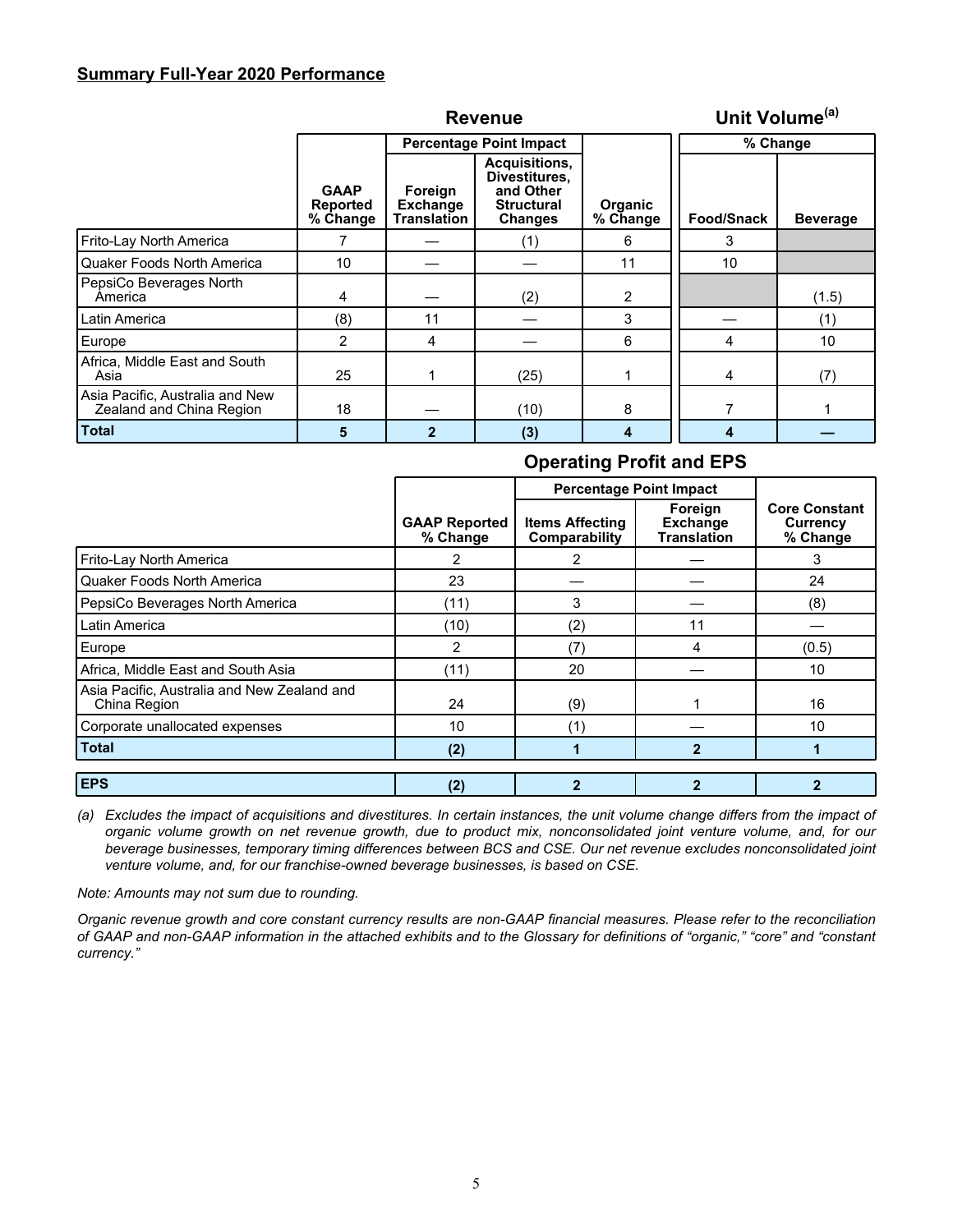# **Discussion of Full-Year 2020 Reported Division Results:**

In addition to the reported net revenue performance as set out in the tables on pages 6 and A-7, reported operating results were driven by the following:

## **Frito-Lay North America**

Operating profit increased 2%, primarily reflecting the net revenue growth and productivity savings, partially offset by certain operating cost increases. Additionally, the charges taken as a result of the COVID-19 pandemic reduced operating profit growth by 4 percentage points.

## **Quaker Foods North America**

Operating profit grew 23%, reflecting the net revenue growth and productivity savings, partially offset by certain operating cost increases. Additionally, the charges taken as a result of the COVID-19 pandemic reduced operating profit growth by 3 percentage points.

## **PepsiCo Beverages North America**

Operating profit decreased 11%, reflecting certain operating cost increases, including incremental information technology costs, a 14-percentage-point impact of the charges taken as a result of the COVID-19 pandemic and the organic volume decrease. These impacts were partially offset by the effective net pricing, productivity savings, lower advertising and marketing expenses, and a 4-percentagepoint impact of lower commodity costs. Prior-year gains associated with sales of assets negatively impacted operating profit performance by 2 percentage points. Additionally, impairment charges associated with a coconut water brand negatively impacted operating profit performance by 2 percentage points. Acquisitions positively contributed 4 percentage points to operating profit performance.

## **Latin America**

Operating profit decreased 10%, primarily reflecting certain operating cost increases and a 9-percentagepoint impact of higher commodity costs due to transaction-related foreign exchange. These impacts were partially offset by productivity savings and the effective net pricing. Additionally, unfavorable foreign exchange and certain charges taken as a result of the COVID-19 pandemic negatively impacted operating profit performance by 11 percentage points and 8 percentage points, respectively.

# **Europe**

Operating profit increased 2%, primarily reflecting the organic volume growth, productivity savings, a 4 percentage-point impact of lower restructuring and impairment charges, a 3-percentage-point impact of the prior-year inventory fair value adjustments and merger and integration charges primarily associated with our acquisition of SodaStream International Ltd. (SodaStream) and a 2-percentage-point impact of a gain on an asset sale. These impacts were partially offset by certain operating cost increases and a 2 percentage-point impact of higher commodity costs due to transaction-related foreign exchange. Additionally, the charges taken as a result of the COVID-19 pandemic and unfavorable foreign exchange reduced operating profit growth by 6 percentage points and 4 percentage points, respectively.

# **Africa, Middle East and South Asia**

Operating profit decreased 11%, primarily reflecting certain operating cost increases, partially offset by productivity savings, lower advertising and marketing expenses and a 3-percentage-point impact of lower commodity costs. The inventory fair value adjustments and merger and integration charges associated with our Pioneer Foods acquisition negatively impacted operating profit performance by 24 percentage points and were partially offset by Pioneer Foods' 9-percentage-point positive contribution to operating profit performance. Additionally, the charges taken as a result of the COVID-19 pandemic negatively impacted operating profit performance by 5 percentage points.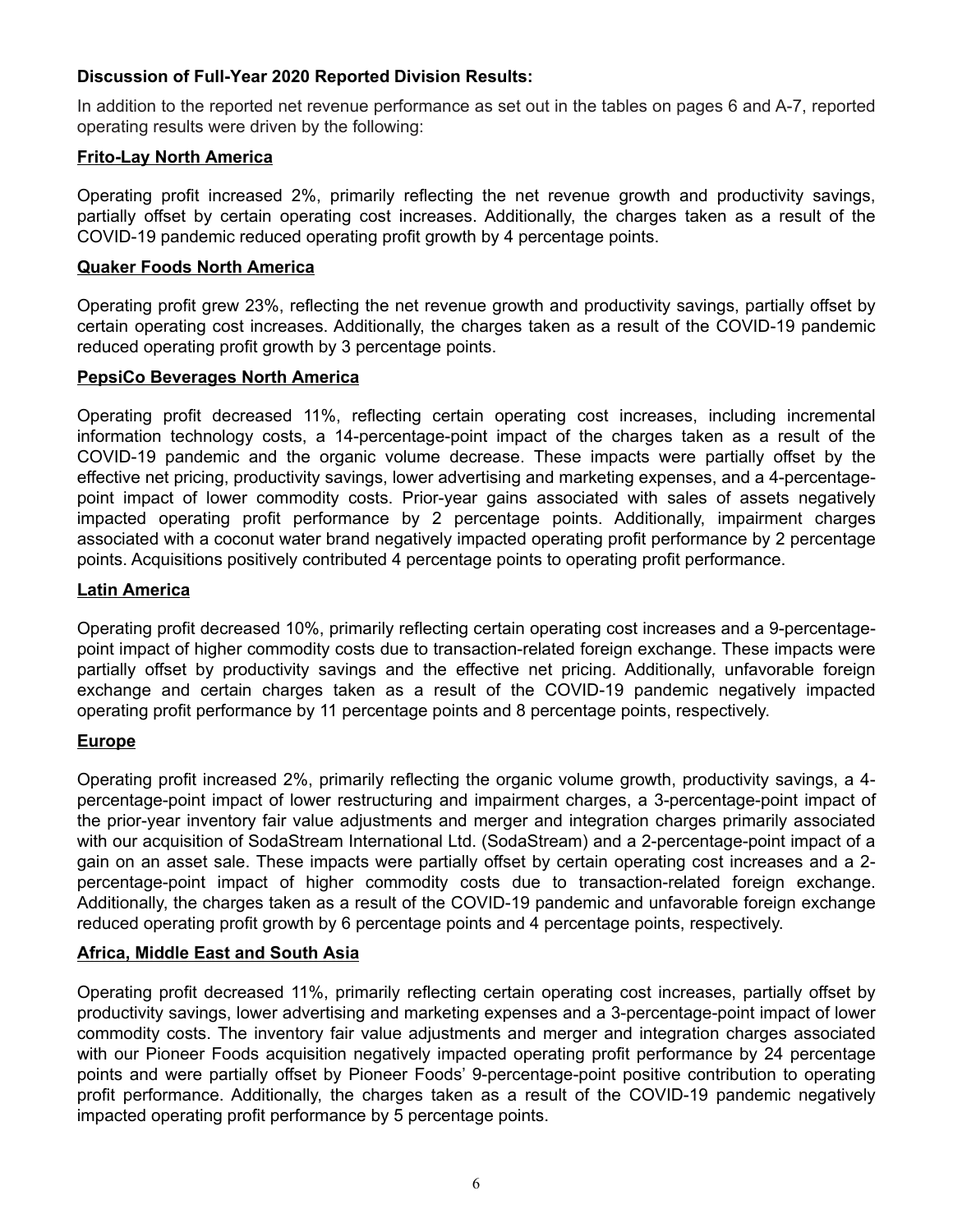# **Asia Pacific, Australia and New Zealand and China Region**

Operating profit increased 24%, primarily reflecting the net revenue growth, productivity savings and a 10-percentage-point impact of lower restructuring and impairment charges, partially offset by certain operating cost increases and higher advertising and marketing expenses.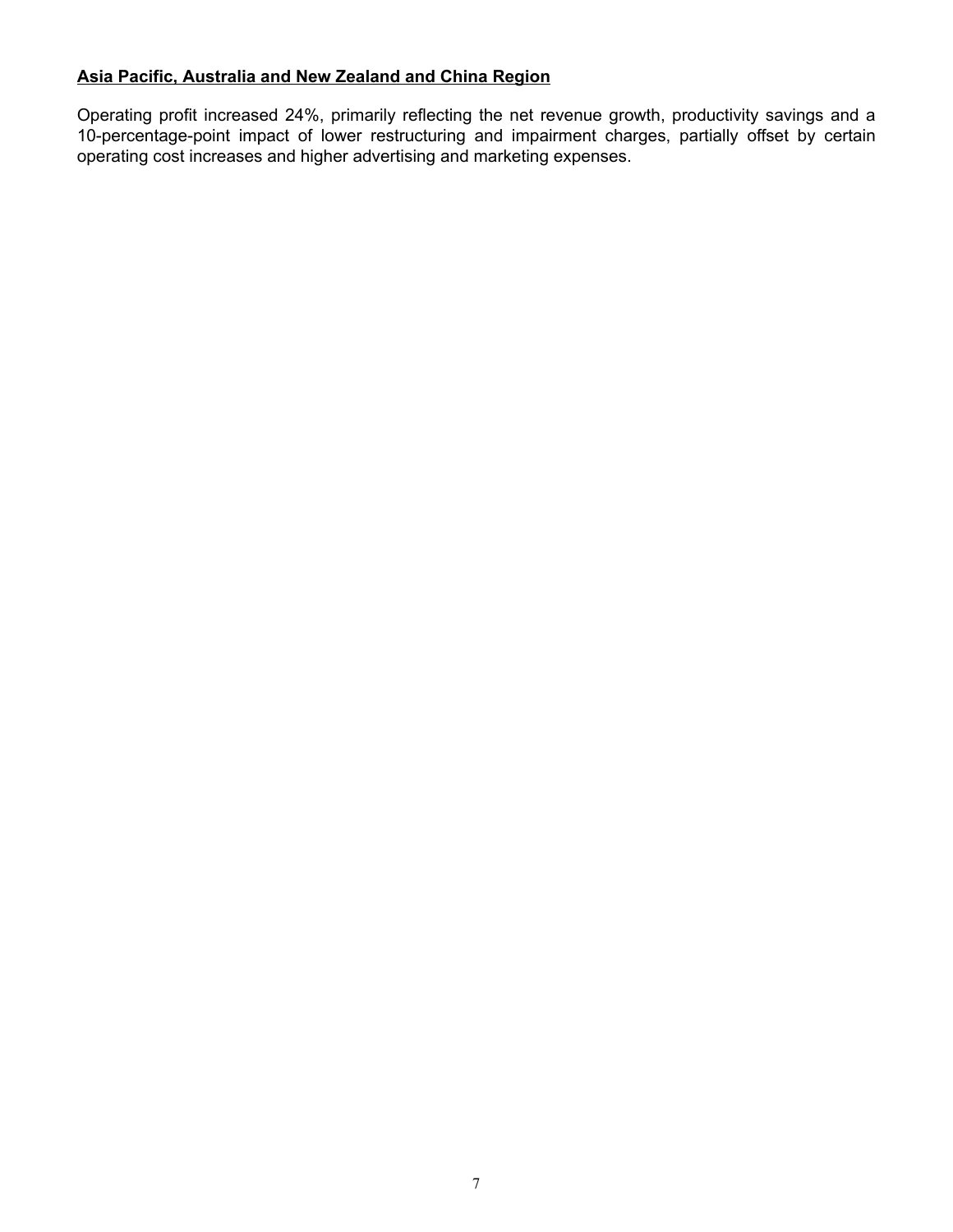# **Dividend Increase**

The Company today announced a 5 percent increase in its annualized dividend to \$4.30 per share from \$4.09 per share, effective with the dividend expected to be paid in June 2021. This represents the Company's 49<sup>th</sup> consecutive annual dividend per share increase.

# **Guidance and Outlook**

The Company provides guidance on a non-GAAP basis as we cannot predict certain elements which are included in reported GAAP results, including the impact of foreign exchange translation and commodity mark-to-market net impacts.

For 2021, the Company expects:

- A mid-single digit increase in organic revenue;
- A high-single digit increase in core constant currency EPS;
- A core annual effective tax rate of approximately 21 percent; and
- Total cash returns to shareholders of approximately \$5.9 billion, comprised of dividends of approximately \$5.8 billion and share repurchases of approximately \$100 million. We have recently completed our share repurchase activity and do not expect to repurchase any additional shares for the balance of 2021.

In addition, the Company expects a 1 percentage-point foreign exchange translation tailwind to benefit reported net revenue and core EPS growth based on current market consensus rates.

# **Prepared Management Remarks and Live Question and Answer Webcast**

At approximately 6:30 a.m. (Eastern time) on February 11, 2021, the Company will post prepared management remarks (in pdf format) regarding its fourth quarter and full-year 2020 results, including its outlook for 2021, at www.pepsico.com/investors. At 8:15 a.m. (Eastern time) on February 11, 2021, the Company will host a live question and answer session with investors and financial analysts. Further details will be accessible on the Company's website at www.pepsico.com/investors.

Contacts: Investor Relations Communications

investor@pepsico.com pepsicomediarelations@pepsico.com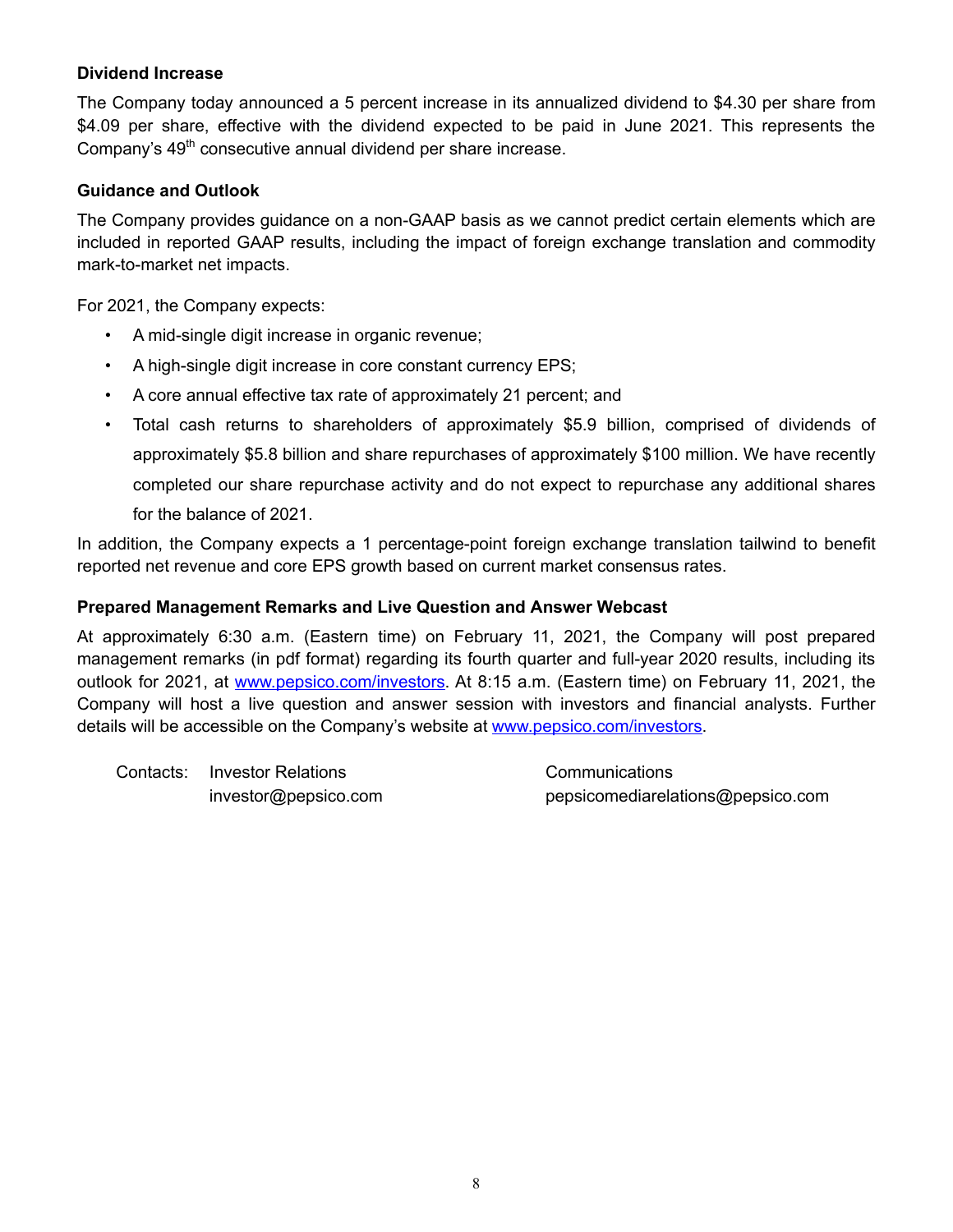## **PepsiCo, Inc. and Subsidiaries Consolidated Statement of Income (in millions except per share amounts)**

|                                                             |             | (Unaudited)   |               |            |               |            |               |            |
|-------------------------------------------------------------|-------------|---------------|---------------|------------|---------------|------------|---------------|------------|
|                                                             |             | Quarter Ended |               |            | Year Ended    |            |               |            |
|                                                             |             | 12/26/2020    |               | 12/28/2019 |               | 12/26/2020 |               | 12/28/2019 |
| <b>Net Revenue</b>                                          | \$          | 22,455        | $\mathbb{S}$  | 20,640     | \$            | 70,372     | $\mathbf{s}$  | 67,161     |
| Cost of sales                                               |             | 10,426        |               | 9,346      |               | 31,797     |               | 30,132     |
| Gross profit                                                |             | 12,029        |               | 11,294     |               | 38,575     |               | 37,029     |
| Selling, general and administrative expenses (a)            |             | 9,203         |               | 8,595      |               | 28,495     |               | 26,738     |
| <b>Operating Profit</b>                                     |             | 2,826         |               | 2,699      |               | 10,080     |               | 10,291     |
| Other pension and retiree medical benefits (expense)/income |             | (130)         |               | (207)      |               | 117        |               | (44)       |
| Net interest expense and other                              |             | (339)         |               | (284)      |               | (1, 128)   |               | (935)      |
| Income before income taxes                                  |             | 2,357         |               | 2,208      |               | 9,069      |               | 9,312      |
| Provision for income taxes                                  |             | 498           |               | 430        |               | 1,894      |               | 1,959      |
| Net income                                                  |             | 1,859         |               | 1,778      |               | 7,175      |               | 7,353      |
| Less: Net income attributable to noncontrolling interests   |             | 14            |               | 12         |               | 55         |               | 39         |
| <b>Net Income Attributable to PepsiCo</b>                   | S           | 1,845         | -S            | 1,766      | S             | 7,120      | <sup>\$</sup> | 7,314      |
|                                                             |             |               |               |            |               |            |               |            |
| Diluted                                                     |             |               |               |            |               |            |               |            |
| Net income attributable to PepsiCo per common share         | $\mathbf S$ | 1.33          | <sup>\$</sup> | 1.26       | <sup>\$</sup> | 5.12       | <sup>\$</sup> | 5.20       |
| Weighted-average common shares outstanding                  |             | 1,388         |               | 1,401      |               | 1,392      |               | 1,407      |

*(a) The increase in selling, general and administrative expenses for the quarter ended December 26, 2020 as compared to the quarter ended December 28, 2019 primarily reflects higher selling and distribution costs and the impact of our acquisitions. The increase in selling, general and administrative expenses for the year ended December 26, 2020 as compared to the year ended December 28, 2019 primarily reflects higher selling and distribution costs, certain charges taken as a result of the COVID-19 pandemic, the impact of our acquisitions, and higher merger and integration charges.*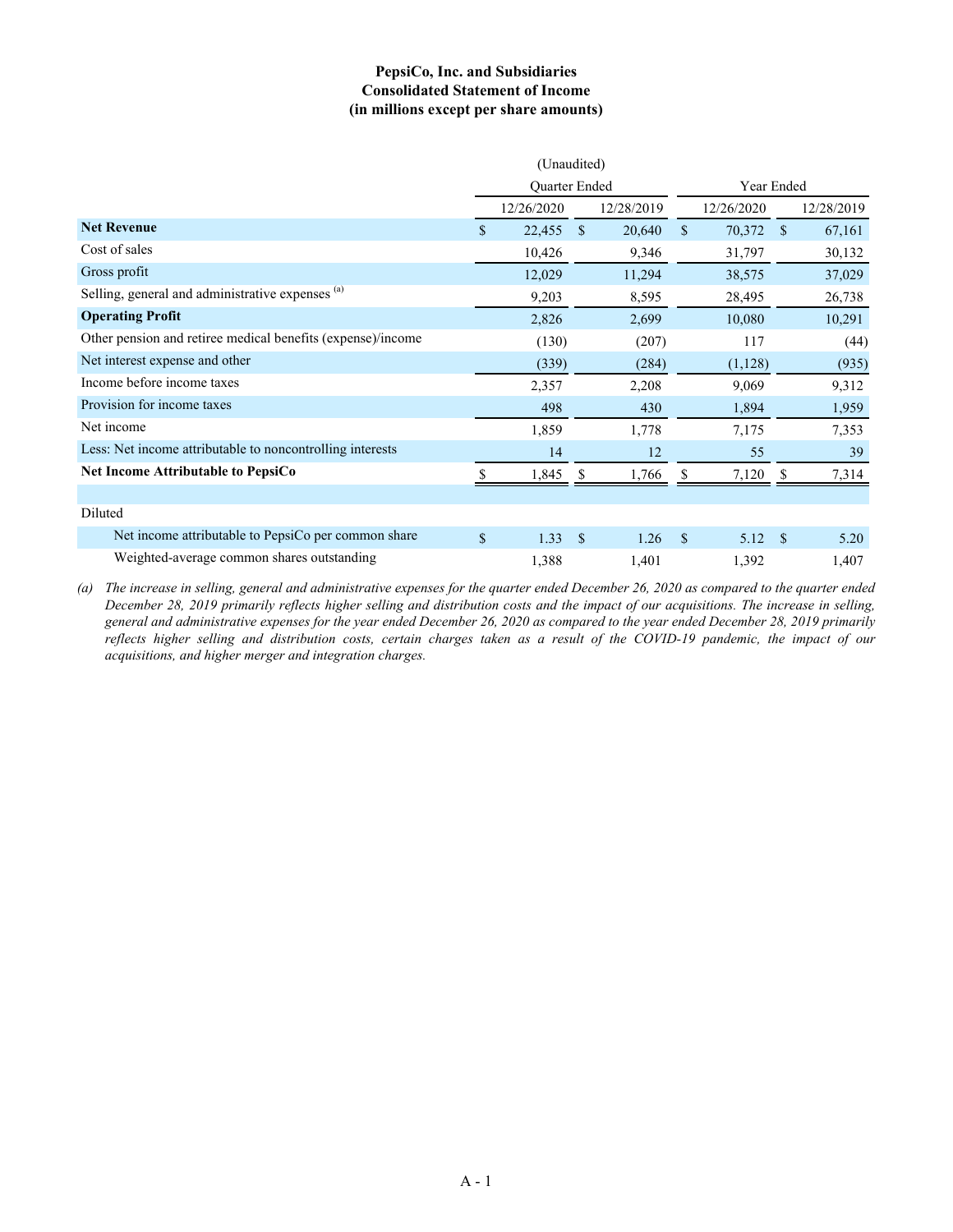## **PepsiCo, Inc. and Subsidiaries Supplemental Financial Information (in millions)**

|                                                          | (Unaudited) |               |    |            |               |            |               |            |
|----------------------------------------------------------|-------------|---------------|----|------------|---------------|------------|---------------|------------|
|                                                          |             | Quarter Ended |    |            | Year Ended    |            |               |            |
|                                                          |             | 12/26/2020    |    | 12/28/2019 |               | 12/26/2020 |               | 12/28/2019 |
| Net Revenue                                              |             |               |    |            |               |            |               |            |
| Frito-Lay North America                                  | \$          | 5,443         | \$ | 5,148      | \$            | 18,189     | <sup>\$</sup> | 17,078     |
| Quaker Foods North America                               |             | 836           |    | 772        |               | 2,742      |               | 2,482      |
| PepsiCo Beverages North America                          |             | 6,793         |    | 6,255      |               | 22,559     |               | 21,730     |
| Latin America                                            |             | 2,411         |    | 2,542      |               | 6,942      |               | 7,573      |
| Europe                                                   |             | 4,035         |    | 3,886      |               | 11,922     |               | 11,728     |
| Africa, Middle East and South Asia                       |             | 1,707         |    | 1,118      |               | 4,573      |               | 3,651      |
| Asia Pacific, Australia and New Zealand and China Region |             | 1,230         |    | 919        |               | 3,445      |               | 2,919      |
| Total                                                    | \$          | 22,455        | \$ | 20,640     | \$            | 70,372     | S             | 67,161     |
|                                                          |             |               |    |            |               |            |               |            |
| <b>Operating Profit</b>                                  |             |               |    |            |               |            |               |            |
| Frito-Lay North America                                  | \$          | 1,507         | \$ | 1,564      | <sup>\$</sup> | 5,340      | \$            | 5,258      |
| Quaker Foods North America                               |             | 178           |    | 153        |               | 669        |               | 544        |
| PepsiCo Beverages North America                          |             | 546           |    | 460        |               | 1,937      |               | 2,179      |
| Latin America                                            |             | 333           |    | 356        |               | 1,033      |               | 1,141      |
| Europe                                                   |             | 376           |    | 418        |               | 1,353      |               | 1,327      |
| Africa, Middle East and South Asia                       |             | 214           |    | 120        |               | 600        |               | 671        |
| Asia Pacific, Australia and New Zealand and China Region |             | 96            |    | 89         |               | 590        |               | 477        |
| Corporate unallocated expenses                           |             | (424)         |    | (461)      |               | (1, 442)   |               | (1,306)    |
| Total                                                    | \$          | 2,826         | \$ | 2,699      | \$            | 10,080     | \$            | 10,291     |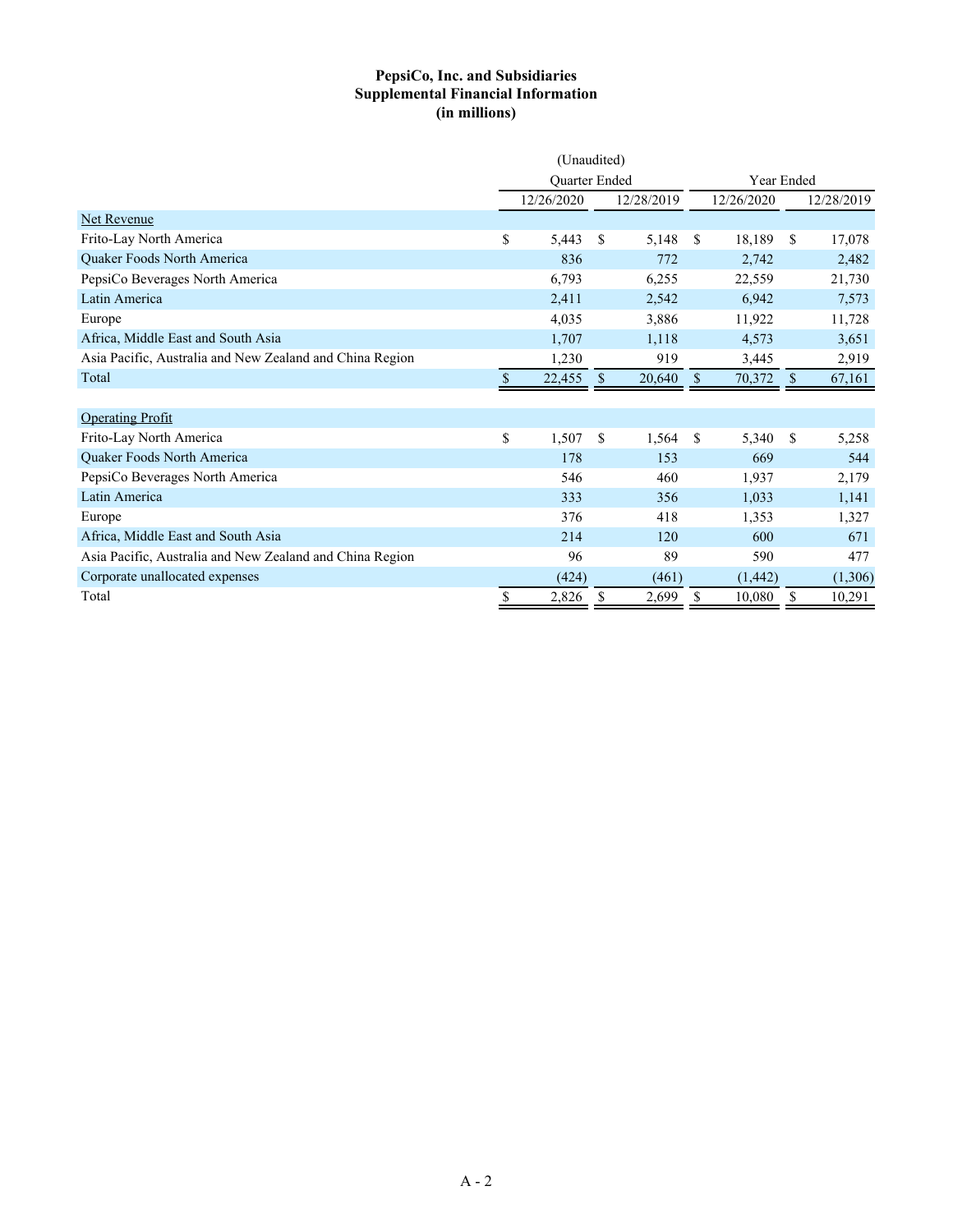## **PepsiCo, Inc. and Subsidiaries Consolidated Statement of Cash Flows (in millions)**

|                                                                                                                               | Year Ended                            |                |
|-------------------------------------------------------------------------------------------------------------------------------|---------------------------------------|----------------|
|                                                                                                                               | 12/26/2020                            | 12/28/2019     |
| <b>Operating Activities</b>                                                                                                   |                                       |                |
| Net income                                                                                                                    | \$<br>7,175                           | -S<br>7,353    |
| Depreciation and amortization                                                                                                 | 2,548                                 | 2,432          |
| Share-based compensation expense                                                                                              | 264                                   | 237            |
| Restructuring and impairment charges                                                                                          | 289                                   | 370            |
| Cash payments for restructuring charges                                                                                       | (255)                                 | (350)          |
| Inventory fair value adjustments and merger and integration charges                                                           | 255                                   | 55             |
| Cash payments for merger and integration charges                                                                              | (131)                                 | (10)           |
| Pension and retiree medical plan expenses                                                                                     | 408                                   | 519            |
| Pension and retiree medical plan contributions                                                                                | (562)                                 | (716)          |
| Deferred income taxes and other tax charges and credits                                                                       | 361                                   | 453            |
| Net tax related to the Tax Cuts and Jobs Act (TCJ Act)                                                                        |                                       | (8)            |
| Tax payments related to the TCJ Act                                                                                           | (78)                                  | (423)          |
| Other net tax benefits related to international reorganizations                                                               |                                       | (2)            |
| Change in assets and liabilities:                                                                                             |                                       |                |
| Accounts and notes receivable                                                                                                 | (420)                                 | (650)          |
| Inventories                                                                                                                   | (516)                                 | (190)          |
| Prepaid expenses and other current assets                                                                                     | 26                                    | (87)           |
| Accounts payable and other current liabilities                                                                                | 766                                   | 735            |
| Income taxes payable                                                                                                          | (159)                                 | (287)          |
| Other, net                                                                                                                    | 642                                   | 218            |
| <b>Net Cash Provided by Operating Activities</b>                                                                              | 10,613                                | 9,649          |
|                                                                                                                               |                                       |                |
| <b>Investing Activities</b>                                                                                                   |                                       |                |
| Capital spending                                                                                                              | (4,240)                               | (4,232)        |
| Sales of property, plant and equipment                                                                                        | 55                                    | 170            |
| Acquisitions, net of cash acquired, and investments in noncontrolled affiliates                                               | (6,372)                               | (2,717)        |
| Divestitures                                                                                                                  | 4                                     | 253            |
| Short-term investments, by original maturity:                                                                                 |                                       |                |
| More than three months - purchases                                                                                            | (1, 135)                              |                |
| More than three months - maturities                                                                                           |                                       | 16             |
| More than three months - sales                                                                                                |                                       | 62             |
| Three months or less, net                                                                                                     | 27                                    | 19             |
| Other investing, net                                                                                                          | 42                                    | (8)            |
| <b>Net Cash Used for Investing Activities</b>                                                                                 | (11,619)                              | (6, 437)       |
| <b>Financing Activities</b>                                                                                                   |                                       |                |
| Proceeds from issuances of long-term debt                                                                                     | 13,809                                | 4,621          |
| Payments of long-term debt                                                                                                    | (1, 830)                              | (3,970)        |
| Debt redemption/cash tender and exchange offers                                                                               | (1,100)                               | (1,007)        |
| Short-term borrowings, by original maturity:                                                                                  |                                       |                |
| More than three months - proceeds                                                                                             | 4,077                                 | 6              |
| More than three months - payments                                                                                             | (3, 554)                              | (2)            |
| Three months or less, net                                                                                                     | (109)                                 | (3)            |
| Cash dividends paid                                                                                                           | (5,509)                               | (5,304)        |
| Share repurchases - common                                                                                                    | (2,000)                               |                |
| Proceeds from exercises of stock options                                                                                      | 179                                   | (3,000)<br>329 |
|                                                                                                                               |                                       |                |
| Withholding tax payments on restricted stock units, performance stock units and PepsiCo equity performance units<br>converted | (96)                                  | (114)          |
| Other financing                                                                                                               | (48)                                  | (45)           |
| Net Cash Provided by/(Used for) Financing Activities                                                                          | 3,819                                 | (8, 489)       |
| Effect of exchange rate changes on cash and cash equivalents and restricted cash                                              | (129)                                 | 78             |
| Net Increase/(Decrease) in Cash and Cash Equivalents and Restricted Cash                                                      | 2,684                                 | (5,199)        |
| Cash and Cash Equivalents and Restricted Cash, Beginning of Year                                                              | 5,570                                 | 10,769         |
| Cash and Cash Equivalents and Restricted Cash, End of Year                                                                    | $\mathbb{S}$<br>8,254<br>$\mathbf{s}$ | 5,570          |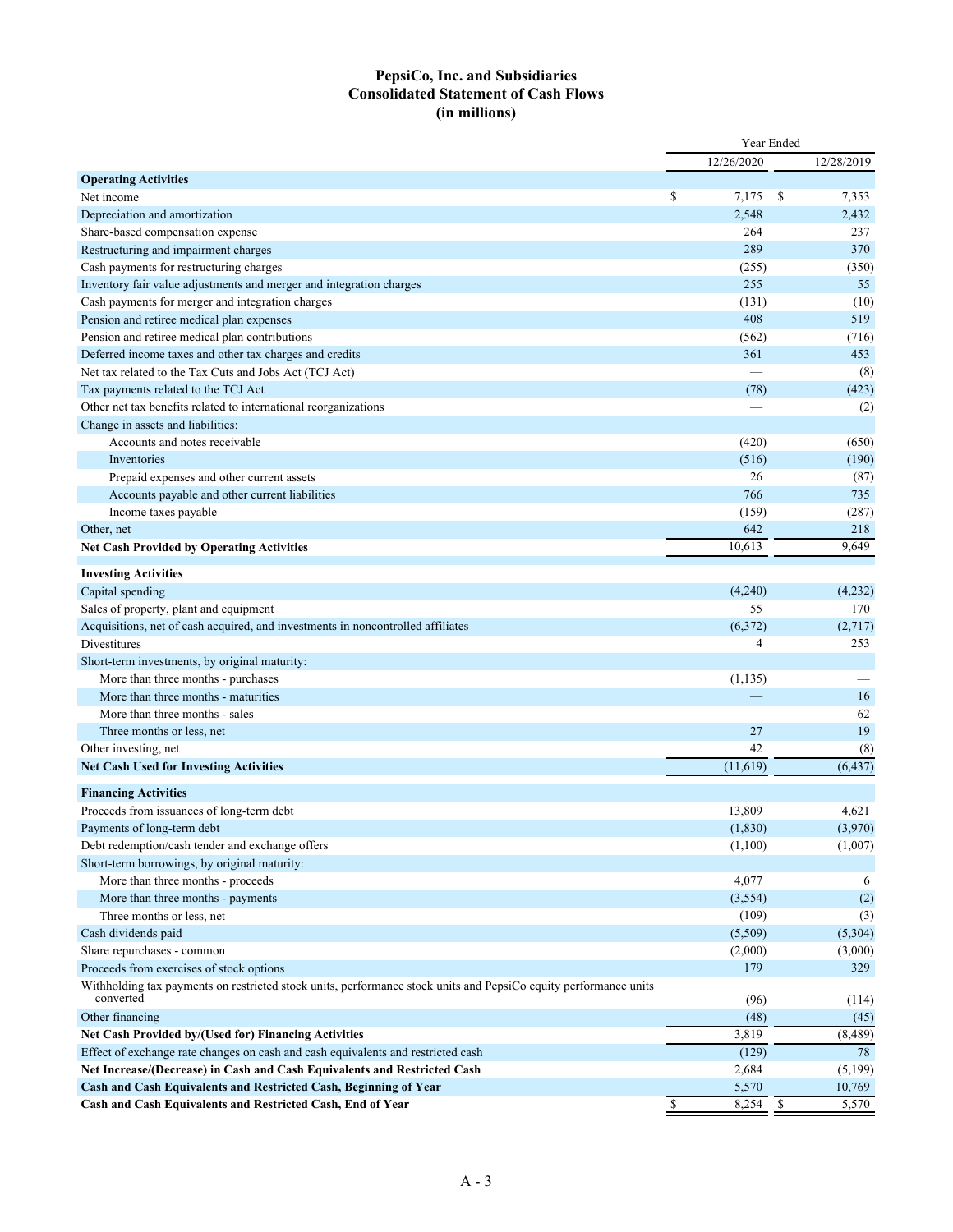## **PepsiCo, Inc. and Subsidiaries Consolidated Balance Sheet (in millions except per share amounts)**

|                                                                                                                                                                       |              | 12/26/2020 |             | 12/28/2019 |
|-----------------------------------------------------------------------------------------------------------------------------------------------------------------------|--------------|------------|-------------|------------|
| <b>ASSETS</b>                                                                                                                                                         |              |            |             |            |
| <b>Current Assets</b>                                                                                                                                                 |              |            |             |            |
| Cash and cash equivalents                                                                                                                                             | \$           | 8,185      | \$          | 5,509      |
| Short-term investments                                                                                                                                                |              | 1,366      |             | 229        |
| Accounts and notes receivable, net                                                                                                                                    |              | 8,404      |             | 7,822      |
| Inventories:                                                                                                                                                          |              |            |             |            |
| Raw materials and packaging                                                                                                                                           |              | 1,720      |             | 1,395      |
| Work-in-process                                                                                                                                                       |              | 205        |             | 200        |
| Finished goods                                                                                                                                                        |              | 2,247      |             | 1,743      |
|                                                                                                                                                                       |              | 4,172      |             | 3,338      |
| Prepaid expenses and other current assets                                                                                                                             |              | 874        |             | 747        |
| <b>Total Current Assets</b>                                                                                                                                           |              | 23,001     |             | 17,645     |
| Property, Plant and Equipment, net                                                                                                                                    |              | 21,369     |             | 19,305     |
| Amortizable Intangible Assets, net                                                                                                                                    |              | 1,703      |             | 1,433      |
| <b>Goodwill</b>                                                                                                                                                       |              | 18,757     |             | 15,501     |
| <b>Other Indefinite-Lived Intangible Assets</b>                                                                                                                       |              | 17,612     |             | 14,610     |
| <b>Investments in Noncontrolled Affiliates</b>                                                                                                                        |              | 2,792      |             | 2,683      |
| <b>Deferred Income Taxes</b>                                                                                                                                          |              | 4,372      |             | 4,359      |
| <b>Other Assets</b>                                                                                                                                                   |              | 3,312      |             | 3,011      |
| <b>Total Assets</b>                                                                                                                                                   | $\mathbb{S}$ | 92,918     | $\mathbb S$ | 78,547     |
|                                                                                                                                                                       |              |            |             |            |
| <b>LIABILITIES AND EQUITY</b>                                                                                                                                         |              |            |             |            |
| <b>Current Liabilities</b>                                                                                                                                            |              |            |             |            |
| Short-term debt obligations                                                                                                                                           | \$           | 3,780      | \$          | 2,920      |
| Accounts payable and other current liabilities                                                                                                                        |              | 19,592     |             | 17,541     |
| <b>Total Current Liabilities</b>                                                                                                                                      |              | 23,372     |             | 20,461     |
| <b>Long-Term Debt Obligations</b>                                                                                                                                     |              | 40,370     |             | 29,148     |
| <b>Deferred Income Taxes</b>                                                                                                                                          |              | 4,284      |             | 4,091      |
| <b>Other Liabilities</b>                                                                                                                                              |              | 11,340     |             | 9,979      |
| <b>Total Liabilities</b>                                                                                                                                              |              | 79,366     |             | 63,679     |
| Commitments and contingencies                                                                                                                                         |              |            |             |            |
| PepsiCo Common Shareholders' Equity                                                                                                                                   |              |            |             |            |
| Common stock, par value $12/3\phi$ per share (authorized 3,600 shares; issued, net of repurchased<br>common stock at par value: 1,380 and 1,391 shares, respectively) |              | 23         |             | 23         |
| Capital in excess of par value                                                                                                                                        |              | 3,910      |             | 3,886      |
| Retained earnings                                                                                                                                                     |              | 63,443     |             | 61,946     |
| Accumulated other comprehensive loss                                                                                                                                  |              | (15, 476)  |             | (14,300)   |
| Repurchased common stock, in excess of par value (487 and 476 shares, respectively)                                                                                   |              | (38, 446)  |             | (36,769)   |
| <b>Total PepsiCo Common Shareholders' Equity</b>                                                                                                                      |              | 13,454     |             | 14,786     |
| Noncontrolling interests                                                                                                                                              |              | 98         |             | 82         |
| <b>Total Equity</b>                                                                                                                                                   |              | 13,552     |             | 14,868     |
| <b>Total Liabilities and Equity</b>                                                                                                                                   | $\sqrt{\ }$  | 92,918     | $\mathbb S$ | 78,547     |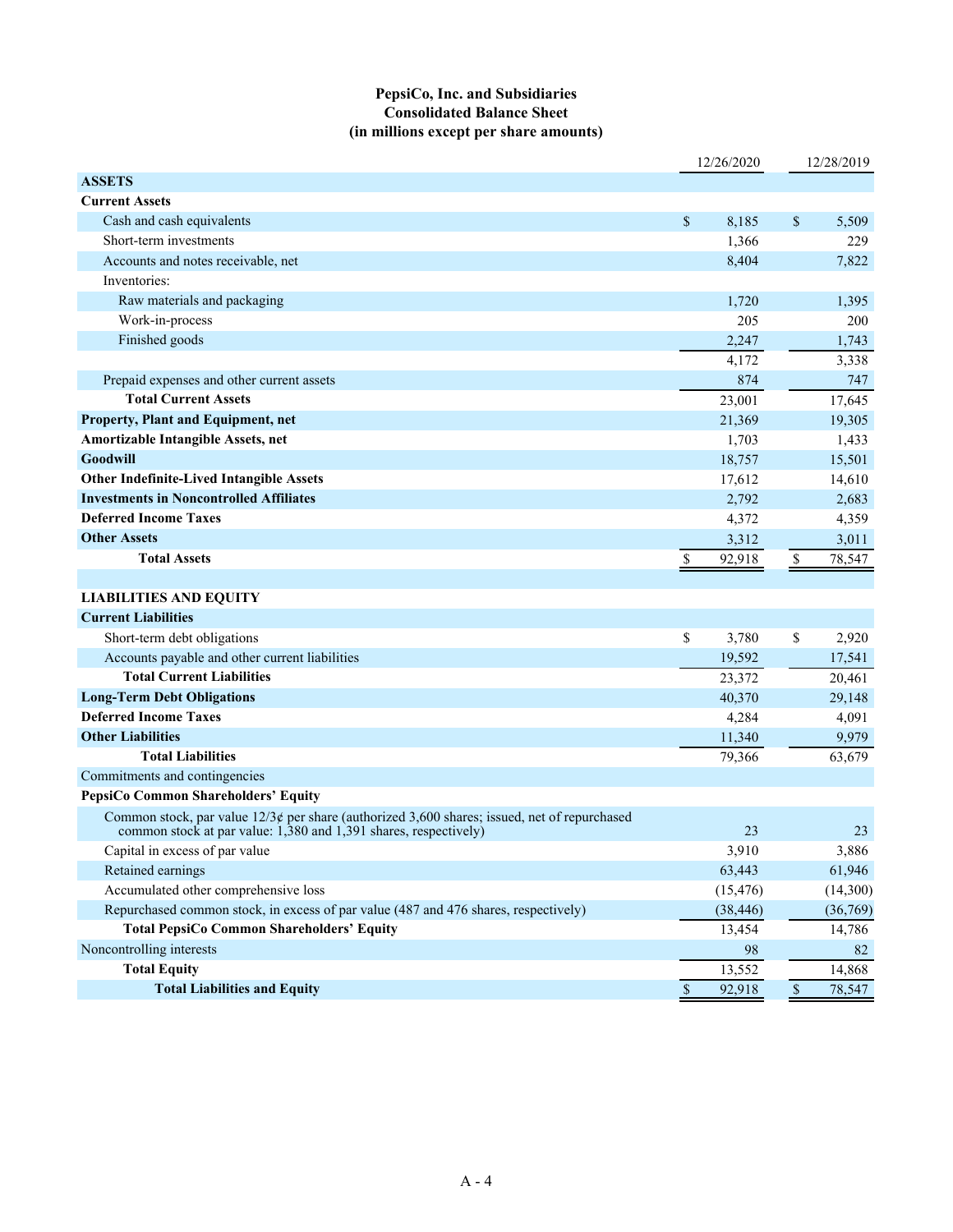#### **Non-GAAP Measures**

In discussing financial results and guidance, the Company refers to the following measures which are not in accordance with U.S. Generally Accepted Accounting Principles (GAAP): core results, core constant currency results and organic revenue growth. We use these non-GAAP financial measures internally to make operating and strategic decisions, including the preparation of our annual operating plan, evaluation of our overall business performance and as a factor in determining compensation for certain employees. We believe presenting non-GAAP financial measures provides additional information to facilitate comparison of our historical operating results and trends in our underlying operating results, and provides additional transparency on how we evaluate our business. We also believe presenting these measures allows investors to view our performance using the same measures that we use in evaluating our financial and business performance and trends.

We consider quantitative and qualitative factors in assessing whether to adjust for the impact of items that may be significant or that could affect an understanding of our ongoing financial and business performance or trends. Examples of items for which we may make adjustments include: amounts related to mark-to-market gains or losses (non-cash); charges related to restructuring plans; amounts associated with mergers, acquisitions, divestitures and other structural changes; pension and retiree medical related items; charges or adjustments related to the enactment of new laws, rules or regulations, such as significant tax law changes; amounts related to the resolution of tax positions; tax benefits related to reorganizations of our operations; debt redemptions, cash tender or exchange offers; asset impairments (non-cash); and remeasurements of net monetary assets. See below for a description of adjustments to our U.S. GAAP financial measures included herein.

Non-GAAP information should be considered as supplemental in nature and is not meant to be considered in isolation or as a substitute for the related financial information prepared in accordance with U.S. GAAP. In addition, our non-GAAP financial measures may not be the same as or comparable to similar non-GAAP measures presented by other companies.

#### **Glossary**

We use the following definitions when referring to our non-GAAP financial measures, which may not be the same as or comparable to similar measures presented by other companies:

Acquisitions and divestitures: All mergers and acquisitions activity, including the impact of acquisitions, divestitures and changes in ownership or control in consolidated subsidiaries and nonconsolidated equity investees.

Beverage volume: Volume shipped to retailers and independent distributors from both PepsiCo and our independent bottlers.

Bottler case sales (BCS): Measure of physical beverage volume shipped to retailers and independent distributors from both PepsiCo and our independent bottlers.

Concentrate shipments and equivalents (CSE): Measure of our physical beverage volume shipments to independent bottlers, retailers and independent distributors.

Constant currency: Financial results assuming constant foreign currency exchange rates used for translation based on the rates in effect for the comparable prior-year period. In order to compute our constant currency results, we multiply or divide, as appropriate, our current-year U.S. dollar results by the current-year average foreign exchange rates and then multiply or divide, as appropriate, those amounts by the prior-year average foreign exchange rates.

Core: Core results are non-GAAP financial measures which exclude certain items from our historical results. For further information regarding these excluded items for the periods presented, refer to "Items Affecting Comparability" in "Item 7 – Management's Discussion and Analysis of Financial Condition and Results of Operations" in our 2020 Form 10-K. For the periods presented, core results exclude the following items:

#### *Mark-to-market net impact*

Mark-to-market net gains and losses on commodity derivatives in corporate unallocated expenses. These gains and losses are subsequently reflected in division results when the divisions recognize the cost of the underlying commodity in operating profit.

#### *Restructuring and impairment charges*

Expenses related to the multi-year productivity plan publicly announced in 2019.

#### *Inventory fair value adjustments and merger and integration charges*

In the year ended December 26, 2020, charges related to our acquisitions of BFY Brands, Inc. (BFY Brands), Rockstar Energy Beverages (Rockstar), Pioneer Foods and Be & Cheery.

In the year ended December 28, 2019, charges primarily related to our acquisition of SodaStream.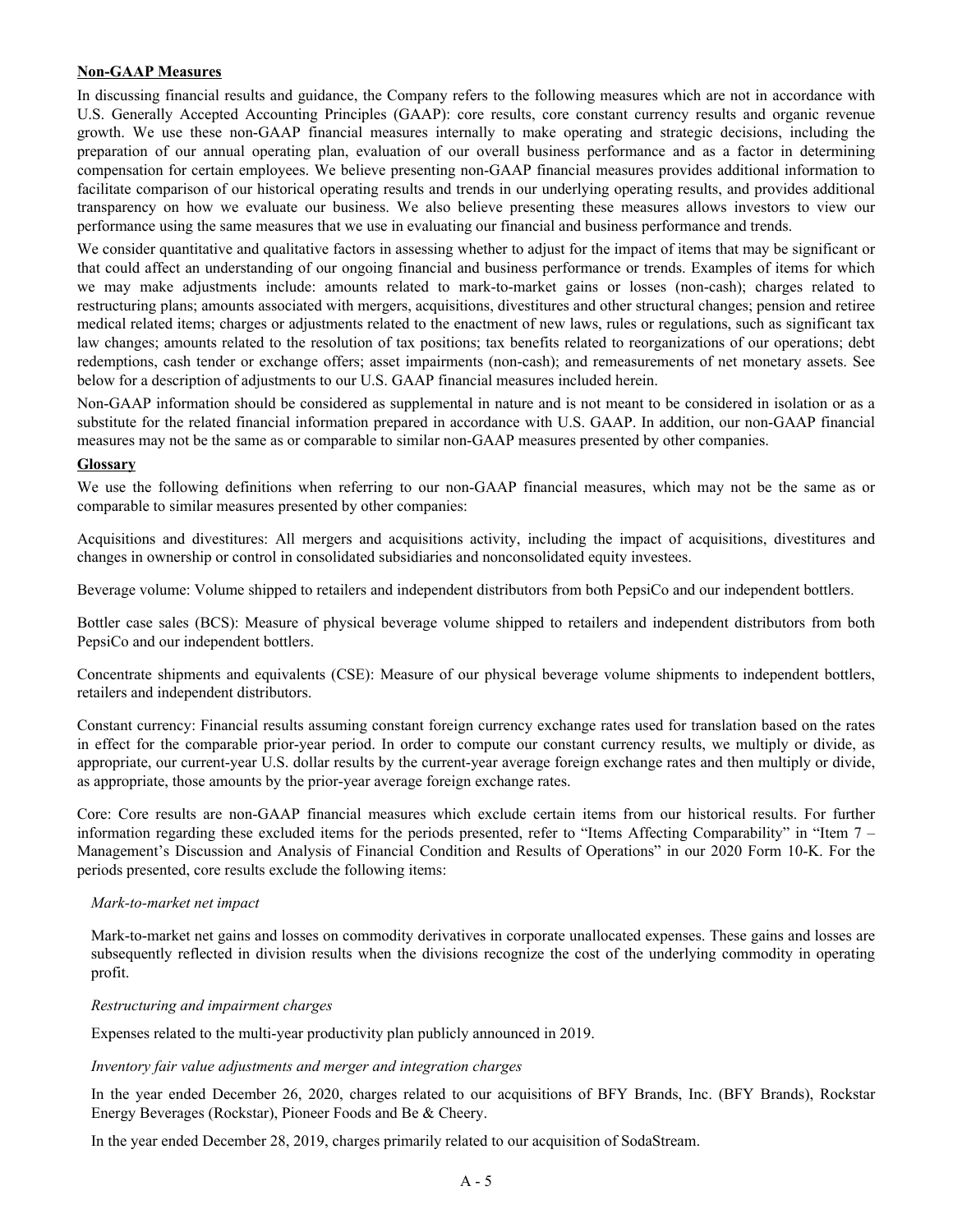#### *Pension-related settlement charges*

In the year ended December 26, 2020, we recorded a pension settlement charge related to lump sum distributions exceeding the total of annual service and interest cost.

In the year ended December 28, 2019, settlement charges related to the purchase of a group annuity contract and settlement charges related to one-time lump sum payments to certain former employees who had vested benefits.

#### *Net tax related to the Tax Cuts and Jobs Act*

During the fourth quarter of 2017, the TCJ Act was enacted in the United States. In periods subsequent to the enactment of the TCJ Act, we recognized certain tax benefits and/or expenses associated therewith.

Effective net pricing: Reflects the year-over-year impact of discrete pricing actions, sales incentive activities and mix resulting from selling varying products in different package sizes and in different countries.

Organic revenue growth: A measure that adjusts for impacts of acquisitions, divestitures and other structural changes, foreign exchange translation and, where applicable, the impact of the  $53<sup>rd</sup>$  reporting week.

#### *2021 guidance and long-term organic revenue and core constant currency EPS targets*

Our 2021 organic revenue growth guidance and our long-term organic revenue growth target exclude the impact of acquisitions, divestitures and other structural changes and foreign exchange translation. Our 2021 core effective tax rate guidance, our 2021 core constant currency EPS growth guidance and our long-term core constant currency EPS growth target exclude the mark-tomarket net impact included in corporate unallocated expenses and restructuring and impairment charges. Our 2021 core constant currency EPS growth guidance and long-term core constant currency EPS growth target also exclude the impact of foreign exchange translation. We are unable to reconcile our full year projected 2021 or our long-term organic revenue growth to our full year projected 2021 and long-term reported net revenue growth because we are unable to predict the 2021 and longterm impact of foreign exchange due to the unpredictability of future changes in foreign exchange rates and because we are unable to predict the occurrence or impact of any acquisitions, divestitures or other structural changes. We are also not able to reconcile our full year projected 2021 core effective tax rate to our full year projected 2021 reported effective tax rate and our full year projected 2021 or long-term core constant currency EPS growth to our full year projected 2021 and long-term reported EPS growth because we are unable to predict the 2021 and long-term impact of foreign exchange or the mark-to-market net impact on commodity derivatives due to the unpredictability of future changes in foreign exchange rates and commodity prices. Therefore, we are unable to provide a reconciliation of these measures.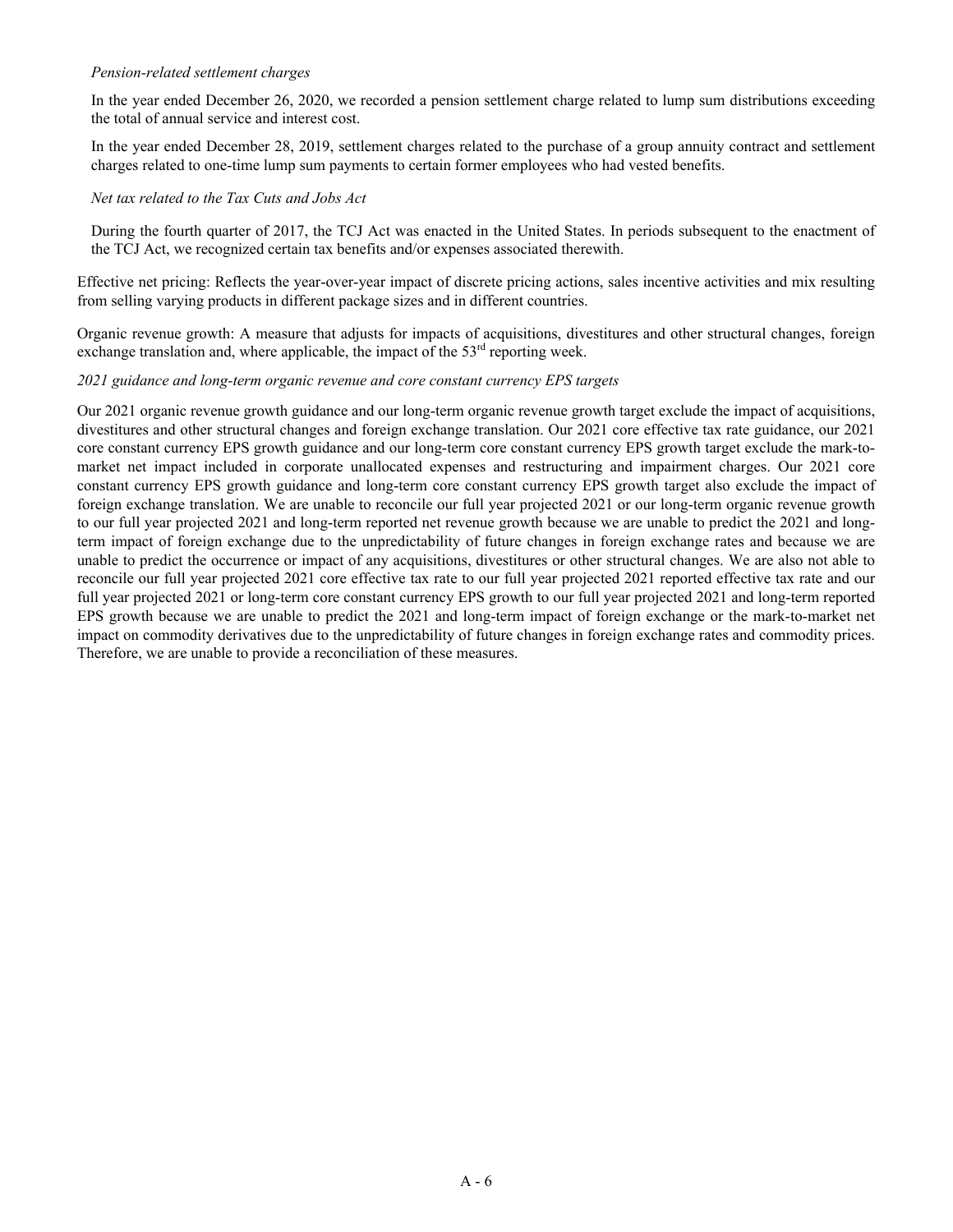### **PepsiCo, Inc. and Subsidiaries Reconciliation of GAAP and Non-GAAP Information Organic Revenue Growth Rates Quarter and Year Ended December 26, 2020 (unaudited)**

|                                                          | Quarter Ended 12/26/2020                 |                                    |                                                    |                                                              |                                  |                          |  |
|----------------------------------------------------------|------------------------------------------|------------------------------------|----------------------------------------------------|--------------------------------------------------------------|----------------------------------|--------------------------|--|
|                                                          | Impact of                                |                                    |                                                    |                                                              |                                  | Impact of                |  |
| Net Revenue Year over Year % Change                      | Reported<br>% Change,<br>GAAP<br>Measure | Foreign<br>exchange<br>translation | Acquisitions<br>and<br>divestitures <sup>(a)</sup> | Organic<br>$%$ Change,<br>Non-GAAP<br>Measure <sup>(b)</sup> | Organic<br>Volume <sup>(c)</sup> | Effective<br>net pricing |  |
| Frito-Lay North America                                  | $6\%$                                    |                                    | (1)                                                | $5\%$                                                        |                                  |                          |  |
| <b>Ouaker Foods North America</b>                        | $8\%$                                    |                                    |                                                    | $8\%$                                                        | 5.5                              |                          |  |
| PepsiCo Beverages North America                          | $9\%$                                    |                                    | (3)                                                | 5.5 $%$                                                      |                                  |                          |  |
| Latin America                                            | (5)%                                     | 10                                 |                                                    | 4.5 $%$                                                      |                                  |                          |  |
| Europe                                                   | $4\%$                                    | $\overline{4}$                     |                                                    | $8\%$                                                        | 9                                | (1)                      |  |
| Africa, Middle East and South Asia                       | 53 %                                     |                                    | (49)                                               | $5\%$                                                        |                                  | 0.5                      |  |
| Asia Pacific, Australia and New Zealand and China Region | 34%                                      | (4)                                | (24)                                               | $5\%$                                                        | $\overline{2}$                   |                          |  |
| Total                                                    | $9\%$                                    | ◠                                  | (5)                                                | $6\%$                                                        | 3                                |                          |  |

|                                                          | Year Ended 12/26/2020                           |                                    |                                                    |                                                            |                                  |                          |  |  |
|----------------------------------------------------------|-------------------------------------------------|------------------------------------|----------------------------------------------------|------------------------------------------------------------|----------------------------------|--------------------------|--|--|
|                                                          |                                                 |                                    | Impact of                                          |                                                            |                                  | Impact of                |  |  |
| Net Revenue Year over Year % Change                      | Reported<br>% Change,<br><b>GAAP</b><br>Measure | Foreign<br>exchange<br>translation | Acquisitions<br>and<br>divestitures <sup>(a)</sup> | Organic<br>% Change.<br>Non-GAAP<br>Measure <sup>(b)</sup> | Organic<br>Volume <sup>(c)</sup> | Effective<br>net pricing |  |  |
| Frito-Lay North America                                  | $7\%$                                           |                                    | (1)                                                | $6\%$                                                      |                                  | $\mathcal{E}$            |  |  |
| Quaker Foods North America                               | $10\%$                                          |                                    |                                                    | $11\%$                                                     | 10                               |                          |  |  |
| PepsiCo Beverages North America                          | $4\%$                                           |                                    | (2)                                                | $2\%$                                                      | (1)                              |                          |  |  |
| Latin America                                            | $(8)\%$                                         |                                    |                                                    | $3\%$                                                      |                                  | 3                        |  |  |
| Europe                                                   | $2\%$                                           | 4                                  | $\hspace{0.1mm}-\hspace{0.1mm}$                    | $6\%$                                                      | 6                                |                          |  |  |
| Africa, Middle East and South Asia                       | $25\%$                                          |                                    | (25)                                               | $1\%$                                                      |                                  |                          |  |  |
| Asia Pacific, Australia and New Zealand and China Region | $18\%$                                          | $\overbrace{\phantom{12333}}$      | (10)                                               | $8\%$                                                      | 5                                | 3                        |  |  |
| Total                                                    | $5\%$                                           |                                    | (3)                                                | $4\%$                                                      |                                  | $\mathcal{D}$            |  |  |

*(a) Primarily reflects BFY Brands (FLNA), Rockstar (PBNA), Pioneer Foods (AMESA) and Be & Cheery (APAC). The contribution from the acquisition of Rockstar reflects the incremental consolidated net revenue reported for Rockstar in excess of the net revenue we reported under our previous distribution arrangement.*

*(b) Organic revenue growth is a financial measure that is not in accordance with GAAP.*

*(c) Excludes the impact of acquisitions and divestitures. In certain instances, the impact of organic volume growth on net revenue growth differs from the unit volume growth disclosed in the Summary Fourth Quarter 2020 Performance and Summary Full-Year 2020 Performance tables on pages 3 and 6, respectively, due to product mix, nonconsolidated joint venture volume, and, for our beverage businesses, temporary timing differences between BCS and CSE. Our net revenue excludes nonconsolidated joint venture volume, and, for our franchise-owned beverage businesses, is based on CSE.*

*Note – Amounts may not sum due to rounding.*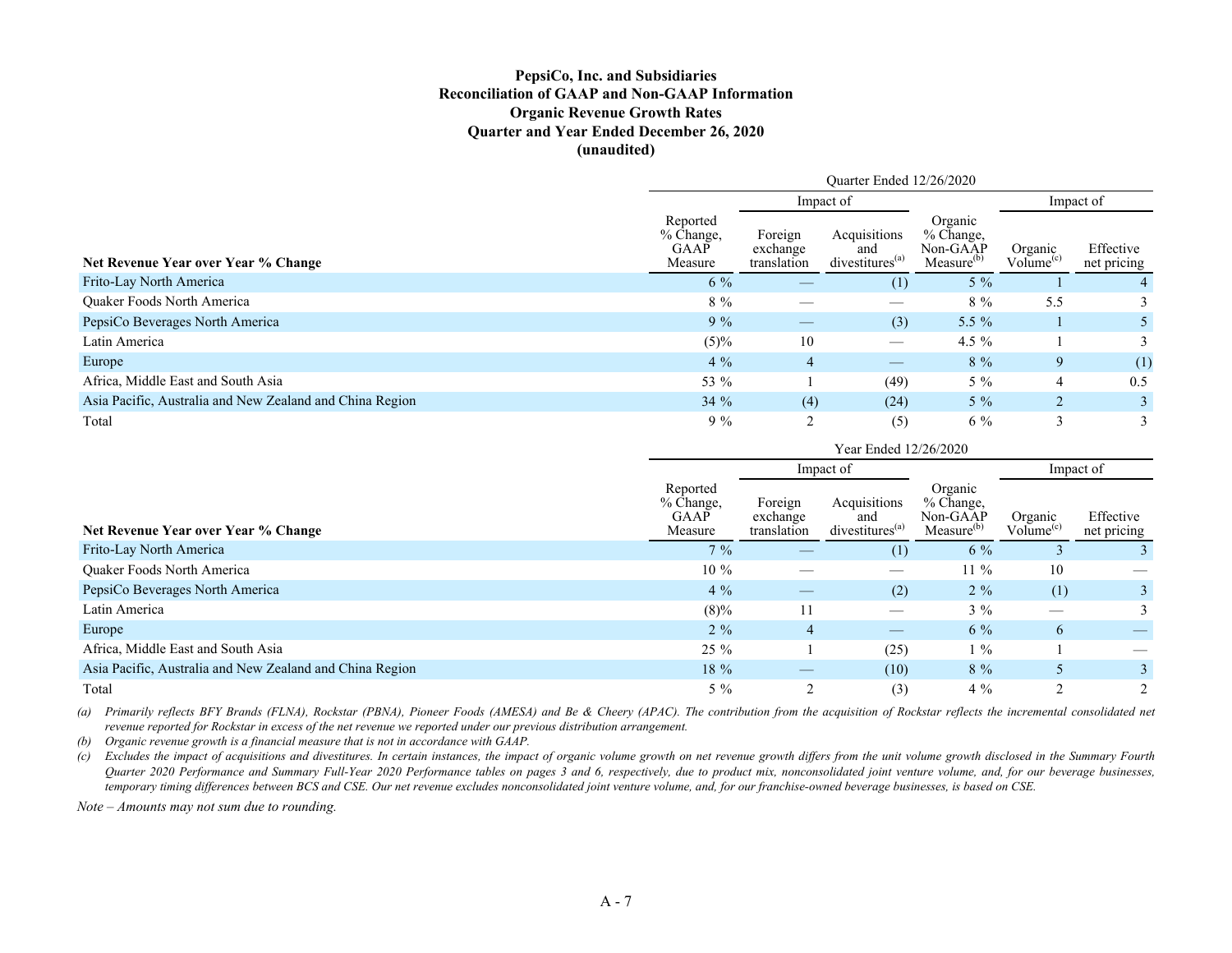#### **PepsiCo, Inc. and Subsidiaries Reconciliation of GAAP and Non-GAAP Information (continued) Year over Year Growth Rates Quarter and Year Ended December 26, 2020 (unaudited)**

|                                                                  | Quarter Ended 12/26/2020                 |                                  |                                                 |                                                                                        |                                              |                                   |                                                         |                                    |                                                                              |  |  |  |  |  |
|------------------------------------------------------------------|------------------------------------------|----------------------------------|-------------------------------------------------|----------------------------------------------------------------------------------------|----------------------------------------------|-----------------------------------|---------------------------------------------------------|------------------------------------|------------------------------------------------------------------------------|--|--|--|--|--|
|                                                                  |                                          |                                  |                                                 | Impact of Items Affecting Comparability                                                |                                              |                                   |                                                         | Impact of                          |                                                                              |  |  |  |  |  |
| Year over Year % Change                                          | Reported<br>% Change,<br>GAAP<br>Measure | Mark-to-<br>market<br>net impact | Restructurin<br>g and<br>impairme<br>nt charges | Inventory fair<br>value<br>adjustment<br>s and<br>merger and<br>integration<br>charges | Pension-<br>related<br>settlement<br>charges | Net tax related to<br>the TCJ Act | Core<br>% Change,<br>Non-GAAP<br>Measure <sup>(a)</sup> | Foreign<br>exchange<br>translation | Core Constant<br>Currency<br>% Change,<br>Non-GAAP<br>Measure <sup>(a)</sup> |  |  |  |  |  |
| Frito-Lay North America                                          | $(4)\%$                                  | _                                |                                                 |                                                                                        |                                              |                                   | $1\%$                                                   |                                    | $1\%$                                                                        |  |  |  |  |  |
| Quaker Foods North America                                       | $17\%$                                   |                                  |                                                 |                                                                                        |                                              |                                   | $19\%$                                                  |                                    | 19 %                                                                         |  |  |  |  |  |
| PepsiCo Beverages North America                                  | 19%                                      |                                  |                                                 |                                                                                        |                                              |                                   | $21\%$                                                  |                                    | 21 %                                                                         |  |  |  |  |  |
| Latin America                                                    | (7)%                                     | _                                |                                                 |                                                                                        |                                              |                                   | (7)%                                                    | 10                                 | $4\%$                                                                        |  |  |  |  |  |
| Europe                                                           | $(10)\%$                                 |                                  | (1)                                             | (0.5)                                                                                  |                                              |                                   | (11)%                                                   | $\overline{4}$                     | $(8)\%$                                                                      |  |  |  |  |  |
| Africa, Middle East and South Asia                               | 80 %                                     | --                               | (20)                                            | (3)                                                                                    |                                              |                                   | 57 %                                                    | (1)                                | 56 %                                                                         |  |  |  |  |  |
| Asia Pacific, Australia and New Zealand and China<br>Region      | $7\%$                                    |                                  | (6)                                             | $\overline{3}$                                                                         |                                              |                                   | $4\%$                                                   |                                    | $4\%$                                                                        |  |  |  |  |  |
| Corporate unallocated expenses                                   | $(8)\%$                                  | 8                                | (1.5)                                           | 10                                                                                     | $\overline{\phantom{a}}$                     |                                   | $8\%$                                                   |                                    | $8\%$                                                                        |  |  |  |  |  |
| <b>Total Operating Profit</b>                                    | $5\%$                                    | (1.5)                            |                                                 | (2)                                                                                    | $\overline{\phantom{a}}$                     |                                   | $4\%$                                                   | $\overline{2}$                     | $6\%$                                                                        |  |  |  |  |  |
| <b>Net Income Attributable to PepsiCo</b>                        | $4\%$                                    | (2)                              | 3                                               | (1.5)                                                                                  | (3)                                          | (1)                               | $-$ %                                                   | $\overline{2}$                     | $2\%$                                                                        |  |  |  |  |  |
| Net Income Attributable to PepsiCo per common<br>share - diluted | $5\%$                                    | (2)                              |                                                 | (2)                                                                                    | (3)                                          | (1)                               | $1\%$                                                   |                                    | $3\%$                                                                        |  |  |  |  |  |

|                                                                  | Year Ended 12/26/2020                    |                                  |                                                 |                                                                                        |                                              |                                   |                                                         |                                    |                                                                              |  |  |  |  |  |
|------------------------------------------------------------------|------------------------------------------|----------------------------------|-------------------------------------------------|----------------------------------------------------------------------------------------|----------------------------------------------|-----------------------------------|---------------------------------------------------------|------------------------------------|------------------------------------------------------------------------------|--|--|--|--|--|
|                                                                  |                                          |                                  |                                                 | Impact of Items Affecting Comparability                                                |                                              |                                   |                                                         | Impact of                          |                                                                              |  |  |  |  |  |
| Year over Year % Change                                          | Reported<br>% Change,<br>GAAP<br>Measure | Mark-to-<br>market<br>net impact | Restructurin<br>g and<br>impairme<br>nt charges | Inventory fair<br>value<br>adjustment<br>s and<br>merger and<br>integration<br>charges | Pension-<br>related<br>settlement<br>charges | Net tax related to<br>the TCJ Act | Core<br>% Change,<br>Non-GAAP<br>Measure <sup>(a)</sup> | Foreign<br>exchange<br>translation | Core Constant<br>Currency<br>% Change,<br>Non-GAAP<br>Measure <sup>(a)</sup> |  |  |  |  |  |
| Frito-Lay North America                                          | $2\%$                                    |                                  |                                                 |                                                                                        |                                              |                                   | $3\%$                                                   |                                    | $3\%$                                                                        |  |  |  |  |  |
| Quaker Foods North America                                       | $23 \%$                                  |                                  |                                                 |                                                                                        |                                              |                                   | 24 %                                                    |                                    | 24 %                                                                         |  |  |  |  |  |
| PepsiCo Beverages North America                                  | (11)%                                    | _                                | _                                               | 3                                                                                      |                                              |                                   | $(8)\%$                                                 |                                    | $(8)\%$                                                                      |  |  |  |  |  |
| Latin America                                                    | $(10)\%$                                 |                                  | (2)                                             | $\overline{\phantom{a}}$                                                               |                                              |                                   | $(12)\%$                                                | 11                                 | $-$ %                                                                        |  |  |  |  |  |
| Europe                                                           | $2\%$                                    |                                  | (4)                                             | (3)                                                                                    |                                              | –                                 | $(5)\%$                                                 | $\overline{4}$                     | $(0.5)\%$                                                                    |  |  |  |  |  |
| Africa, Middle East and South Asia                               | (11)%                                    |                                  | (3.5)                                           | 24                                                                                     |                                              | __                                | 10 %                                                    |                                    | $10\%$                                                                       |  |  |  |  |  |
| Asia Pacific, Australia and New Zealand and China<br>Region      | 24 %                                     |                                  | (10)                                            | $\overline{2}$                                                                         |                                              |                                   | $15\%$                                                  |                                    | 16 %                                                                         |  |  |  |  |  |
| Corporate unallocated expenses                                   | $10\%$                                   | (6)                              |                                                 | 3.5                                                                                    |                                              |                                   | $10\%$                                                  |                                    | $10\%$                                                                       |  |  |  |  |  |
| <b>Total Operating Profit</b>                                    | $(2)\%$                                  | _                                | (1)                                             | $\overline{2}$                                                                         |                                              | _                                 | $(1)\%$                                                 | 2                                  | $1\%$                                                                        |  |  |  |  |  |
| Net Income Attributable to PepsiCo                               | $(3)\%$                                  |                                  | (1)                                             | 3                                                                                      | (1)                                          |                                   | $(1)\%$                                                 | $\overline{2}$                     | $1\%$                                                                        |  |  |  |  |  |
| Net Income Attributable to PepsiCo per common<br>share – diluted | $(2)\%$                                  |                                  | (1)                                             | 3                                                                                      | (1)                                          |                                   | $-$ %                                                   | $\overline{2}$                     | $2\%$                                                                        |  |  |  |  |  |

(a) Core results and core constant currency results are financial measures that are not in accordance with GAAP and exclude the impact of the above items affecting comparability. See A-5 through A-6 for further *discussion.*

*Note – Amounts may not sum due to rounding.*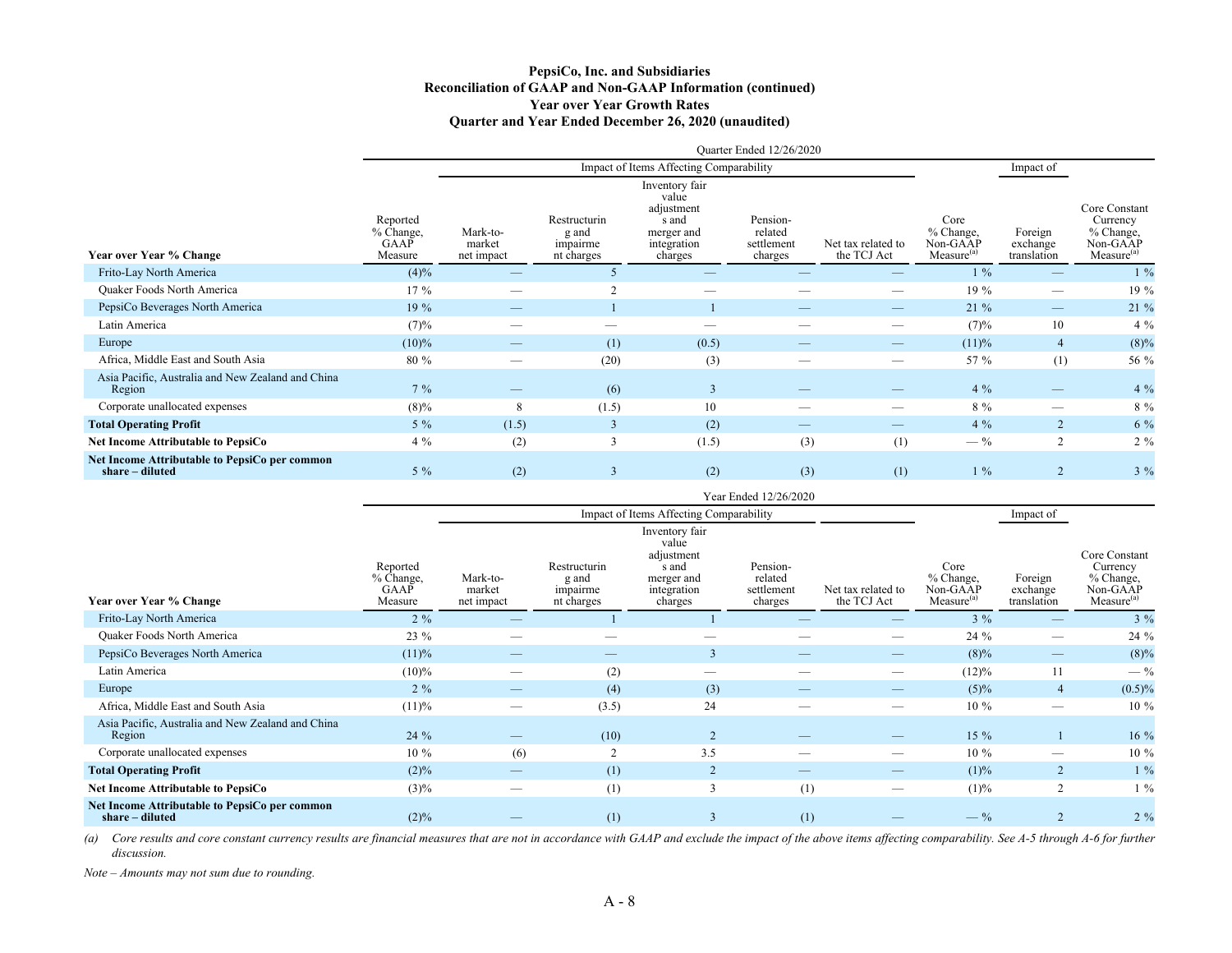### **PepsiCo, Inc. and Subsidiaries Reconciliation of GAAP and Non-GAAP Information (continued) Certain Line Items Quarters Ended December 26, 2020 and December 28, 2019 (in millions except per share amounts, unaudited)**

Quarter Ended 12/26/2020

 $Q = \frac{1}{2}$ 

|                                                                        | Cost of<br>sales |              | Gross profit  | Selling,<br>general and<br>administrative<br>expenses |              | Operating<br>profit | Other pension<br>and retiree<br>medical benefits<br>(expense)<br>income | Provision for<br>income<br>$\text{taxes}^{(b)}$ |              | Net income<br>attributable to<br>PepsiCo | Net income<br>attributable to<br>PepsiCo per<br>common share<br>- diluted | Effective<br>tax rate <sup>(c)</sup> |
|------------------------------------------------------------------------|------------------|--------------|---------------|-------------------------------------------------------|--------------|---------------------|-------------------------------------------------------------------------|-------------------------------------------------|--------------|------------------------------------------|---------------------------------------------------------------------------|--------------------------------------|
| Reported, GAAP Measure                                                 | 10,426           | <sup>S</sup> | 12,029        | 9,203                                                 | <sup>S</sup> | 2,826               | $(130)$ \$                                                              | 498                                             | <sup>S</sup> | 1,845                                    | 1.33                                                                      | $21.2 \%$                            |
| Items Affecting Comparability                                          |                  |              |               |                                                       |              |                     |                                                                         |                                                 |              |                                          |                                                                           |                                      |
| Mark-to-market net impact                                              | 50               |              | (50)          | 49                                                    |              | (99)                |                                                                         | (23)                                            |              | (76)                                     | (0.05)                                                                    | (0.1)                                |
| Restructuring and impairment charges                                   | (26)             |              | 26            | (127)                                                 |              | 153                 | 12                                                                      | 35                                              |              | 130                                      | 0.09                                                                      |                                      |
| Inventory fair value adjustments and merger and<br>integration charges | (2)              |              | $\mathcal{L}$ | 33                                                    |              | (31)                |                                                                         | (14)                                            |              | (17)                                     | (0.01)                                                                    | (0.3)                                |
| Pension-related settlement charge                                      |                  |              | __            | __                                                    |              |                     | 205                                                                     | 47                                              |              | 158                                      | 0.11                                                                      | 0.2                                  |
| Core, Non-GAAP Measure (a)                                             | 10,448           |              | 12,007        | 9,158                                                 | -8           | 2,849               | 87                                                                      | 543                                             |              | 2,040                                    | 1.47                                                                      | 20.9 %                               |

|                                                                        |                  |                 |                                                       |                        |                                                                            | Quarter Ended 12/28/2019                        |                                                              |                                          |                                                                           |                                      |
|------------------------------------------------------------------------|------------------|-----------------|-------------------------------------------------------|------------------------|----------------------------------------------------------------------------|-------------------------------------------------|--------------------------------------------------------------|------------------------------------------|---------------------------------------------------------------------------|--------------------------------------|
|                                                                        | Cost of<br>sales | Gross<br>profit | Selling,<br>general and<br>administrative<br>expenses | Operating<br>profit    | Other pension<br>and retiree<br>medical<br>benefits<br>(expense)<br>income | Provision<br>for income<br>$\text{taxes}^{(b)}$ | Net income<br>attributable to<br>noncontrolling<br>interests | Net income<br>attributable to<br>PepsiCo | Net income<br>attributable to<br>PepsiCo per<br>common share<br>- diluted | Effective<br>tax rate <sup>(c)</sup> |
| Reported, GAAP Measure                                                 | \$9,346          | 11,294          | 8,595<br>Ъ.                                           | 2,699<br><sup>\$</sup> | $(207)$ \$<br>-S                                                           | 430                                             | 12<br>-S                                                     | 1,766<br><sup>\$</sup>                   | 1.26<br><sup>S</sup>                                                      | 19.4 %                               |
| Items Affecting Comparability                                          |                  |                 |                                                       |                        |                                                                            |                                                 |                                                              |                                          |                                                                           |                                      |
| Mark-to-market net impact                                              | 38               | (38)            | 24                                                    | (62)                   |                                                                            | (13)                                            |                                                              | (49)                                     | (0.04)                                                                    | (0.1)                                |
| Restructuring and impairment charges                                   | (15)             | 15              | (71)                                                  | 86                     | $\overline{2}$                                                             | 10                                              |                                                              | 77                                       | 0.05                                                                      | (0.3)                                |
| Inventory fair value adjustments and merger<br>and integration charges |                  |                 | (9)                                                   | 9                      |                                                                            |                                                 |                                                              | 9                                        | 0.01                                                                      | (0.1)                                |
| Pension-related settlement charges                                     |                  |                 |                                                       |                        | 273                                                                        | 62                                              | —                                                            | 211                                      | 0.15                                                                      | 0.5                                  |
| Net tax related to the TCJ Act                                         |                  |                 |                                                       |                        |                                                                            | (21)                                            |                                                              | 21                                       | 0.01                                                                      | (0.9)                                |
| Core, Non-GAAP Measure (a)                                             | 9,369            | 11,271          | 8,539                                                 | 2,732<br>-S            | 68<br>-S                                                                   | 468                                             | 13                                                           | 2,035                                    | 1.45                                                                      | 18.6 %                               |

*(a) Core results are financial measures that are not in accordance with GAAP and exclude the impact of the above items affecting comparability. See A-5 through A-6 for further discussion.*

*(b) Provision for income taxes is the expected tax charge/benefit on the underlying item based on the tax laws and income tax rates applicable to the underlying item in its corresponding tax jurisdiction.* 

(c) The impact of items affecting comparability on our effective tax rate represents the difference in the effective tax rate resulting from a higher or lower tax rate applicable to the items affecting comparability.

*Note – Certain amounts may not sum due to rounding.*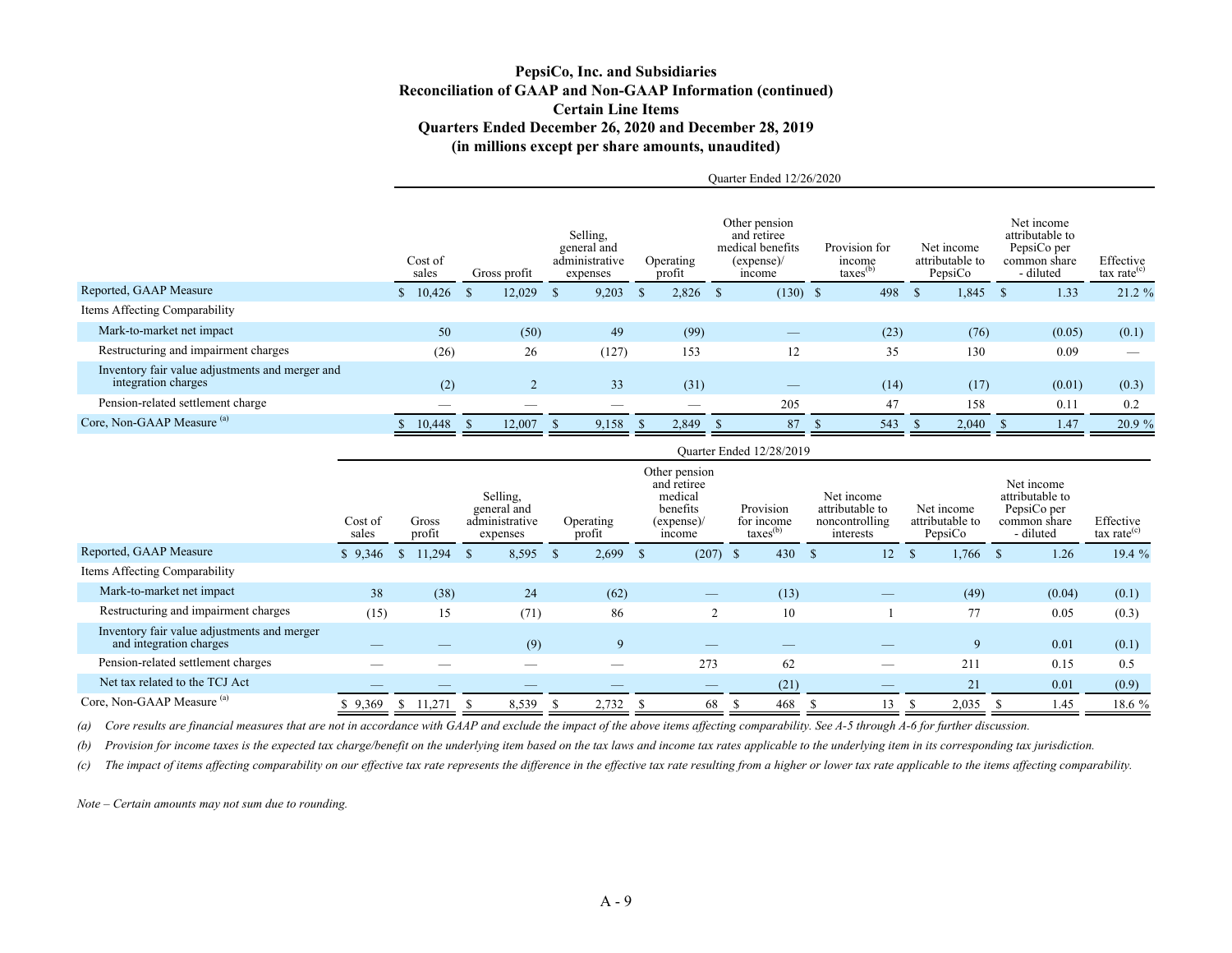#### **PepsiCo, Inc. and Subsidiaries Reconciliation of GAAP and Non-GAAP Information (continued) Certain Line Items Years Ended December 26, 2020 and December 28, 2019 (in millions except per share amounts, unaudited)**

|                                                                        | Year Ended 12/26/2020 |               |  |              |              |                                                       |              |                  |  |                                                               |    |                                              |                                          |                                                                           |                                      |
|------------------------------------------------------------------------|-----------------------|---------------|--|--------------|--------------|-------------------------------------------------------|--------------|------------------|--|---------------------------------------------------------------|----|----------------------------------------------|------------------------------------------|---------------------------------------------------------------------------|--------------------------------------|
|                                                                        |                       | Cost of sales |  | Gross profit |              | Selling.<br>general and<br>administrative<br>expenses |              | Operating profit |  | Other pension<br>and retiree<br>medical<br>benefits<br>income |    | Provision for<br>income taxes <sup>(b)</sup> | Net income<br>attributable to<br>PepsiCo | Net income<br>attributable to<br>PepsiCo per<br>common share<br>- diluted | Effective<br>tax rate <sup>(c)</sup> |
| Reported, GAAP Measure                                                 |                       | 31,797        |  | 38,575       | <sup>S</sup> | 28,495                                                | <sup>S</sup> | 10,080           |  | 117                                                           | -S | 1,894                                        | 7,120                                    | 5.12                                                                      | 20.9 %                               |
| Items Affecting Comparability                                          |                       |               |  |              |              |                                                       |              |                  |  |                                                               |    |                                              |                                          |                                                                           |                                      |
| Mark-to-market net impact                                              |                       | 64            |  | (64)         |              | 9                                                     |              | (73)             |  |                                                               |    | (15)                                         | (58)                                     | (0.04)                                                                    |                                      |
| Restructuring and impairment charges                                   |                       | (30)          |  | 30           |              | (239)                                                 |              | 269              |  | 20                                                            |    | 58                                           | 231                                      | 0.17                                                                      |                                      |
| Inventory fair value adjustments and merger and<br>integration charges |                       | (32)          |  | 32           |              | (223)                                                 |              | 255              |  |                                                               |    | 18                                           | 237                                      | 0.17                                                                      | (0.4)                                |
| Pension-related settlement charge                                      |                       | __            |  | __           |              | __                                                    |              |                  |  | 205                                                           |    | 47                                           | 158                                      | 0.11                                                                      |                                      |
| Core, Non-GAAP Measure (a)                                             |                       | 31.799        |  | 38,573       |              | 28,042                                                |              | 10,531           |  | 342                                                           |    | 2,002                                        | 7,688                                    | 5.52                                                                      | 20.5 %                               |

|                                                                        | Year Ended 12/28/2019 |              |                                                       |                         |                                                                         |                                              |                                                              |                                          |                                                                           |                             |  |
|------------------------------------------------------------------------|-----------------------|--------------|-------------------------------------------------------|-------------------------|-------------------------------------------------------------------------|----------------------------------------------|--------------------------------------------------------------|------------------------------------------|---------------------------------------------------------------------------|-----------------------------|--|
|                                                                        | Cost of<br>sales      | Gross profit | Selling.<br>general and<br>administrative<br>expenses | Operating<br>profit     | Other pension<br>and retiree<br>medical benefits<br>(expense)<br>income | Provision for<br>income taxes <sup>(b)</sup> | Net income<br>attributable to<br>noncontrolling<br>interests | Net income<br>attributable to<br>PepsiCo | Net income<br>attributable to<br>PepsiCo per<br>common share<br>- diluted | Effective<br>tax rate $(c)$ |  |
| Reported, GAAP Measure                                                 | \$30,132              | 37,029       | 26,738                                                | 10,291<br><sup>\$</sup> | (44)                                                                    | 1,959<br>-S                                  | 39                                                           | 7,314<br><sup>\$</sup>                   | 5.20                                                                      | 21.0%                       |  |
| Items Affecting Comparability                                          |                       |              |                                                       |                         |                                                                         |                                              |                                                              |                                          |                                                                           |                             |  |
| Mark-to-market net impact                                              | 57                    | (57)         | 55                                                    | (112)                   |                                                                         | (25)                                         | –                                                            | (87)                                     | (0.06)                                                                    |                             |  |
| Restructuring and impairment charges                                   | (115)                 | 115          | (253)                                                 | 368                     | $\overline{c}$                                                          | 67                                           |                                                              | 298                                      | 0.21                                                                      | (0.1)                       |  |
| Inventory fair value adjustments and<br>merger and integration charges | (34)                  | 34           | (21)                                                  | 55                      |                                                                         | 8                                            |                                                              | 47                                       | 0.03                                                                      |                             |  |
| Pension-related settlement charges                                     |                       |              |                                                       |                         | 273                                                                     | 62                                           |                                                              | 211                                      | 0.15                                                                      |                             |  |
| Net tax related to the TCJ Act                                         |                       |              |                                                       |                         |                                                                         | 8                                            | _                                                            | (8)                                      | (0.01)                                                                    | 0.1                         |  |
| Core, Non-GAAP Measure <sup>(a)</sup>                                  | \$30,040              | 37,121       | 26,519                                                | 10,602                  | 231                                                                     | 2,079                                        | 44                                                           | 7,775<br>- 75                            | 5.53                                                                      | 21.0%                       |  |

*(a) Core results are financial measures that are not in accordance with GAAP and exclude the impact of the above items affecting comparability. See A-5 through A-6 for further discussion.*

*(b) Provision for income taxes is the expected tax charge/benefit on the underlying item based on the tax laws and income tax rates applicable to the underlying item in its corresponding tax jurisdiction.* 

(c) The impact of items affecting comparability on our effective tax rate represents the difference in the effective tax rate resulting from a higher or lower tax rate applicable to the items affecting comparability.

*Note – Certain amounts may not sum due to rounding.*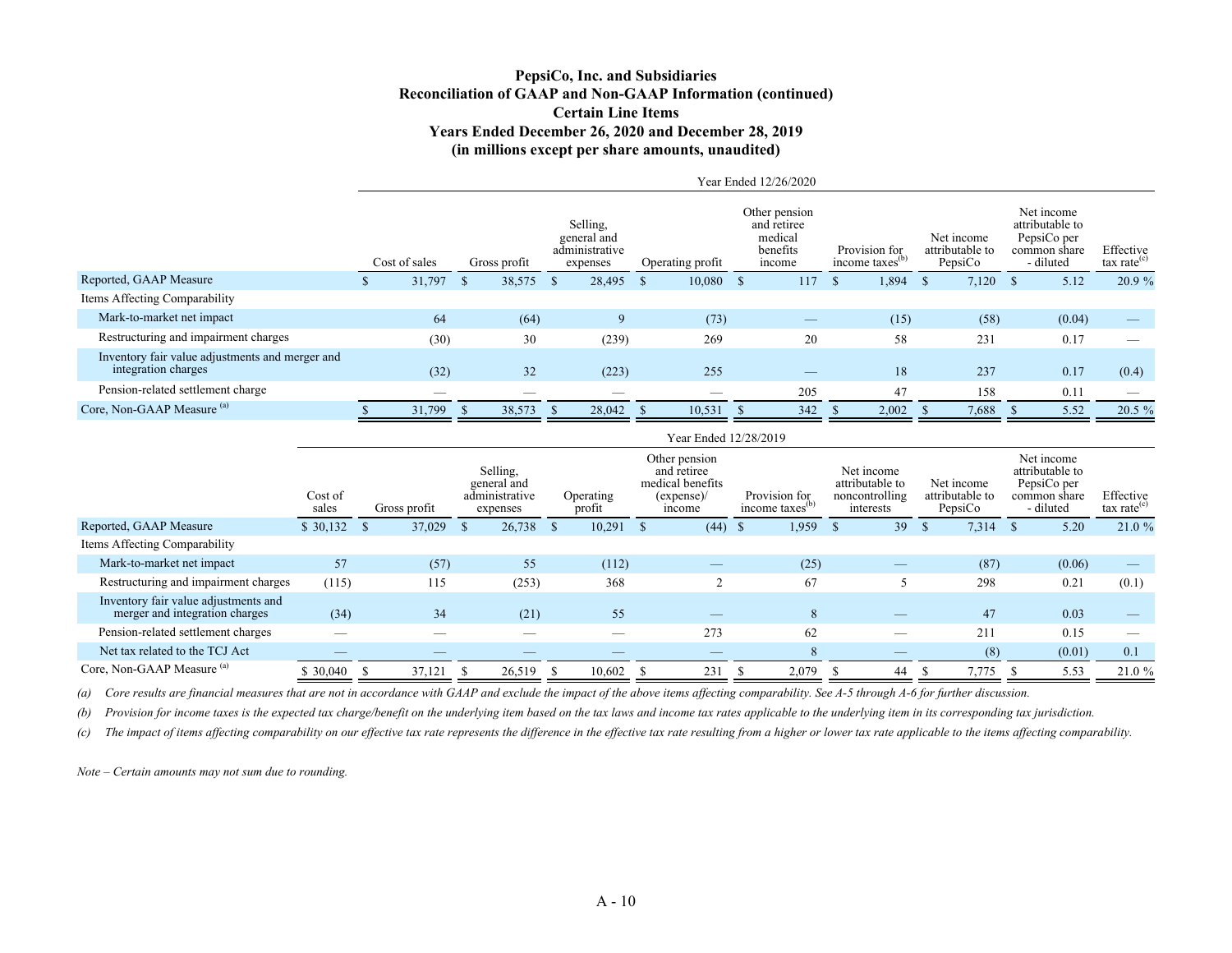## **PepsiCo, Inc. and Subsidiaries Reconciliation of GAAP and Non-GAAP Information (continued) Operating Profit by Division Quarters Ended December 26, 2020 and December 28, 2019 (in millions, unaudited)**

|                                                          | Quarter Ended 12/26/2020 |                              |  |                                  |                                            |                                                                              |  |                                             |  |  |  |
|----------------------------------------------------------|--------------------------|------------------------------|--|----------------------------------|--------------------------------------------|------------------------------------------------------------------------------|--|---------------------------------------------|--|--|--|
|                                                          |                          |                              |  |                                  | Items Affecting Comparability              |                                                                              |  |                                             |  |  |  |
| <b>Operating Profit</b>                                  |                          | Reported,<br>GAAP<br>Measure |  | Mark-to-<br>market net<br>impact | Restructuring and<br>impairment<br>charges | Inventory fair value<br>adjustments and<br>merger and<br>integration charges |  | Core,<br>Non-GAAP<br>Measure <sup>(a)</sup> |  |  |  |
| Frito-Lay North America                                  |                          | 1,507                        |  |                                  | 74                                         | 3                                                                            |  | 1,584                                       |  |  |  |
| <b>Ouaker Foods North America</b>                        |                          | 178                          |  |                                  |                                            |                                                                              |  | 182                                         |  |  |  |
| PepsiCo Beverages North America                          |                          | 546                          |  | $-$                              | 15                                         | 6                                                                            |  | 567                                         |  |  |  |
| Latin America                                            |                          | 333                          |  |                                  | 17                                         |                                                                              |  | 350                                         |  |  |  |
| Europe                                                   |                          | 376                          |  |                                  | 19                                         |                                                                              |  | 395                                         |  |  |  |
| Africa, Middle East and South Asia                       |                          | 214                          |  |                                  |                                            | 4                                                                            |  | 223                                         |  |  |  |
| Asia Pacific, Australia and New Zealand and China Region |                          | 96                           |  |                                  |                                            | $\overline{2}$                                                               |  | 99                                          |  |  |  |
| Corporate unallocated expenses                           |                          | (424)                        |  | (99)                             | 18                                         | (46)                                                                         |  | (551)                                       |  |  |  |
| Total                                                    |                          | 2,826                        |  | (99)                             | 153                                        | (31)                                                                         |  | 2,849                                       |  |  |  |

|                                                          | Ouarter Ended 12/28/2019            |       |                              |                                 |                                            |    |                                                                              |                                 |  |                                             |  |
|----------------------------------------------------------|-------------------------------------|-------|------------------------------|---------------------------------|--------------------------------------------|----|------------------------------------------------------------------------------|---------------------------------|--|---------------------------------------------|--|
|                                                          |                                     |       |                              |                                 |                                            |    |                                                                              |                                 |  |                                             |  |
| <b>Operating Profit</b>                                  | Reported,<br><b>GAAP</b><br>Measure |       | Mark-to-market<br>net impact |                                 | Restructuring<br>and impairment<br>charges |    | Inventory fair<br>value adjustments<br>and merger and<br>integration charges |                                 |  | Core,<br>Non-GAAP<br>Measure <sup>(a)</sup> |  |
| Frito-Lay North America                                  |                                     | 1,564 |                              | $\hspace{0.1mm}-\hspace{0.1mm}$ |                                            |    |                                                                              | $\hspace{0.1mm}-\hspace{0.1mm}$ |  | 1,564                                       |  |
| Quaker Foods North America                               |                                     | 153   |                              |                                 |                                            |    |                                                                              |                                 |  | 153                                         |  |
| PepsiCo Beverages North America                          |                                     | 460   |                              |                                 |                                            | Q  |                                                                              |                                 |  | 469                                         |  |
| Latin America                                            |                                     | 356   |                              |                                 |                                            | 19 |                                                                              |                                 |  | 375                                         |  |
| Europe                                                   |                                     | 418   |                              | $-$                             |                                            | 25 |                                                                              |                                 |  | 446                                         |  |
| Africa, Middle East and South Asia                       |                                     | 120   |                              |                                 |                                            | 17 |                                                                              | 5                               |  | 142                                         |  |
| Asia Pacific, Australia and New Zealand and China Region |                                     | 89    |                              | $-$                             |                                            | 6  |                                                                              |                                 |  | 95                                          |  |
| Corporate unallocated expenses                           |                                     | (461) |                              | (62)                            |                                            | 10 |                                                                              |                                 |  | (512)                                       |  |
| Total                                                    |                                     | 2,699 |                              | (62)                            |                                            | 86 |                                                                              | 9                               |  | 2,732                                       |  |

*(a) Core results are financial measures that are not in accordance with GAAP and exclude the impact of the above items affecting comparability. See A-5 through A-6 for further discussion.*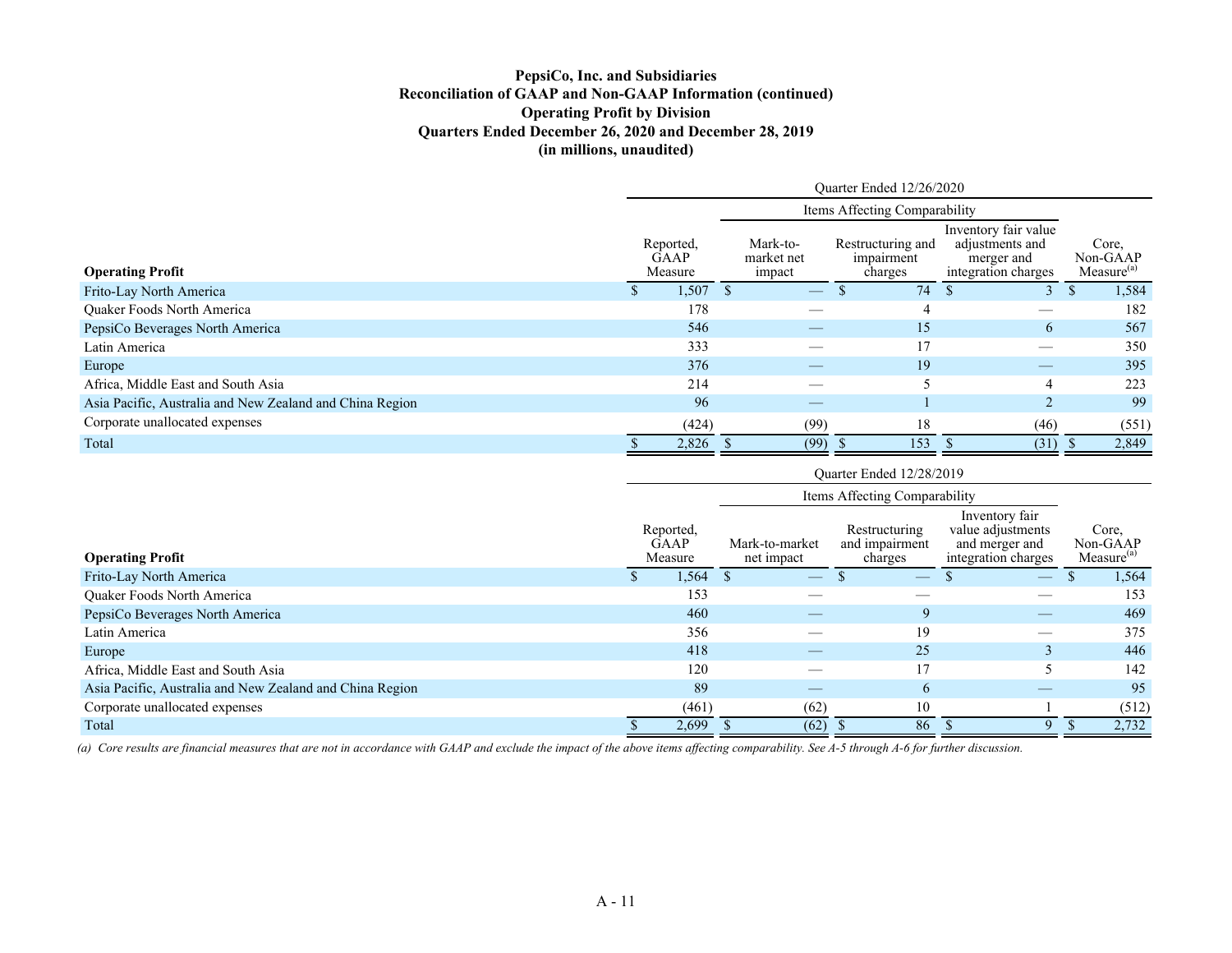## **PepsiCo, Inc. and Subsidiaries Reconciliation of GAAP and Non-GAAP Information (continued) Operating Profit by Division Years Ended December 26, 2020 and December 28, 2019 (in millions, unaudited)**

|                                                          |                                     |         | Year Ended 12/26/2020        |                                            |     |                                                                              |      |     |                                             |  |  |  |  |
|----------------------------------------------------------|-------------------------------------|---------|------------------------------|--------------------------------------------|-----|------------------------------------------------------------------------------|------|-----|---------------------------------------------|--|--|--|--|
|                                                          |                                     |         |                              | Items Affecting Comparability              |     |                                                                              |      |     |                                             |  |  |  |  |
| <b>Operating Profit</b>                                  | Reported,<br><b>GAAP</b><br>Measure |         | Mark-to-market<br>net impact | Restructuring<br>and impairment<br>charges |     | Inventory fair value<br>adjustments and<br>merger and<br>integration charges |      |     | Core.<br>Non-GAAP<br>Measure <sup>(a)</sup> |  |  |  |  |
| Frito-Lay North America                                  |                                     | 5,340   |                              |                                            | 83  |                                                                              | 29   | \$. | 5,452                                       |  |  |  |  |
| <b>Ouaker Foods North America</b>                        |                                     | 669     |                              |                                            |     |                                                                              |      |     | 674                                         |  |  |  |  |
| PepsiCo Beverages North America                          |                                     | 1,937   |                              |                                            | 47  |                                                                              | 66   |     | 2,050                                       |  |  |  |  |
| Latin America                                            |                                     | 1,033   |                              |                                            | 31  |                                                                              |      |     | 1,064                                       |  |  |  |  |
| Europe                                                   |                                     | 1,353   | __                           |                                            | 48  |                                                                              |      |     | 1,401                                       |  |  |  |  |
| Africa, Middle East and South Asia                       |                                     | 600     |                              |                                            | 14  |                                                                              | 173  |     | 787                                         |  |  |  |  |
| Asia Pacific, Australia and New Zealand and China Region |                                     | 590     |                              |                                            |     |                                                                              |      |     | 602                                         |  |  |  |  |
| Corporate unallocated expenses                           |                                     | (1,442) | (73)                         |                                            | 36  |                                                                              | (20) |     | (1, 499)                                    |  |  |  |  |
| Total                                                    |                                     | 10,080  | (73)                         |                                            | 269 |                                                                              | 255  |     | 10,531                                      |  |  |  |  |

|                                                          |                              | Year Ended 12/28/2019        |                                            |                                                                              |  |                                             |  |  |  |  |  |
|----------------------------------------------------------|------------------------------|------------------------------|--------------------------------------------|------------------------------------------------------------------------------|--|---------------------------------------------|--|--|--|--|--|
|                                                          |                              |                              | Items Affecting Comparability              |                                                                              |  |                                             |  |  |  |  |  |
| <b>Operating Profit</b>                                  | Reported,<br>GAAP<br>Measure | Mark-to-market<br>net impact | Restructuring<br>and impairment<br>charges | Inventory fair<br>value adjustments<br>and merger and<br>integration charges |  | Core,<br>Non-GAAP<br>Measure <sup>(a)</sup> |  |  |  |  |  |
| Frito-Lay North America                                  | 5,258                        |                              | 22                                         | $\overline{\phantom{m}}$                                                     |  | 5,280                                       |  |  |  |  |  |
| Quaker Foods North America                               | 544                          |                              |                                            |                                                                              |  | 546                                         |  |  |  |  |  |
| PepsiCo Beverages North America                          | 2,179                        |                              | 51                                         | $\qquad \qquad -$                                                            |  | 2,230                                       |  |  |  |  |  |
| Latin America                                            | 1,141                        |                              | 62                                         |                                                                              |  | 1,203                                       |  |  |  |  |  |
| Europe                                                   | 1,327                        |                              | 99                                         | 46                                                                           |  | 1,472                                       |  |  |  |  |  |
| Africa, Middle East and South Asia                       | 671                          |                              | 38                                         | ┑                                                                            |  | 716                                         |  |  |  |  |  |
| Asia Pacific, Australia and New Zealand and China Region | 477                          |                              | 47                                         | —                                                                            |  | 524                                         |  |  |  |  |  |
| Corporate unallocated expenses                           | (1,306)                      | (112)                        | 47                                         | $\bigcap$                                                                    |  | (1,369)                                     |  |  |  |  |  |
| Total                                                    | 10,291                       | (112)                        | 368                                        | 55                                                                           |  | 10,602                                      |  |  |  |  |  |

*(a) Core results are financial measures that are not in accordance with GAAP and exclude the impact of the above items affecting comparability. See A-5 through A-6 for further discussion.*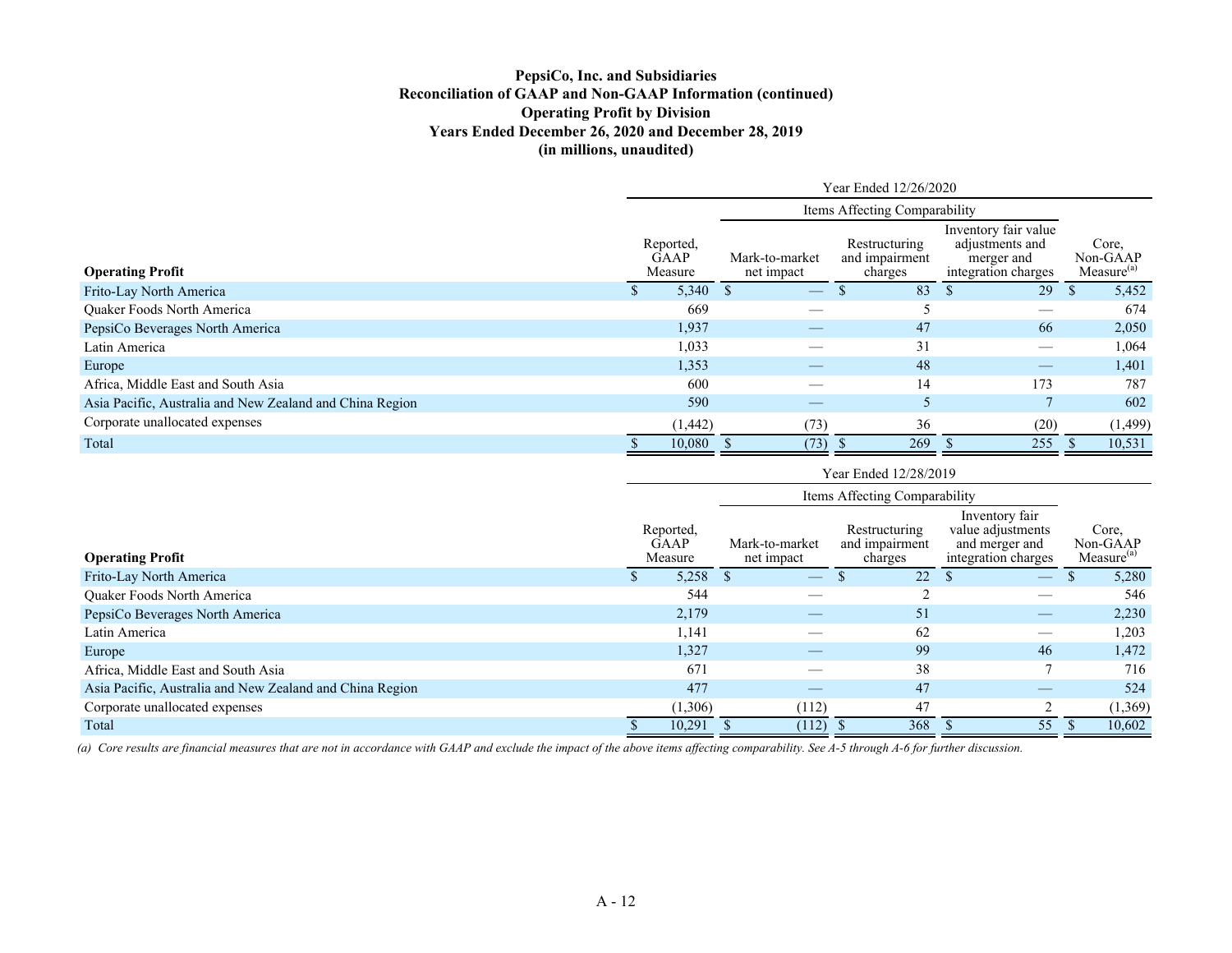## **PepsiCo, Inc. and Subsidiaries Reconciliation of GAAP and Non-GAAP Information (continued) (unaudited)**

#### **Gross Margin Performance Reconciliation**

|                                                                     | <b>Ouarter Ended</b> | Year Ended  |
|---------------------------------------------------------------------|----------------------|-------------|
|                                                                     | 12/26/2020           | 12/26/2020  |
| Reported gross margin performance, GAAP measure                     | $(115)$ bps          | (32)<br>bps |
| Mark-to-market net impact                                           | (4)                  |             |
| Restructuring and impairment charges                                |                      | (13)        |
| Inventory fair value adjustments and merger and integration charges |                      |             |
| Core gross margin performance, non-GAAP measure (a)                 | $(113)$ bps          | bps<br>(46) |

#### **Operating Margin Performance Reconciliation**

|                                                                     | <b>Ouarter Ended</b> | Year Ended |     |
|---------------------------------------------------------------------|----------------------|------------|-----|
|                                                                     | 12/26/2020           | 12/26/2020 |     |
| Reported operating margin performance, GAAP measure                 | $(49)$ bps           | (100)      | bps |
| Mark-to-market net impact                                           | (14)                 |            |     |
| Restructuring and impairment charges                                | 26                   | (17)       |     |
| Inventory fair value adjustments and merger and integration charges | (18)                 | 28         |     |
| Core operating margin performance, non-GAAP measure (a)             | $(55)$ bps           | (82)       | bps |

*(a) Core results are financial measures that are not in accordance with GAAP, and exclude the impact of the above items. See pages A-5 through A-6 for further discussion.*

*Note – Certain amounts may not sum due to rounding.*